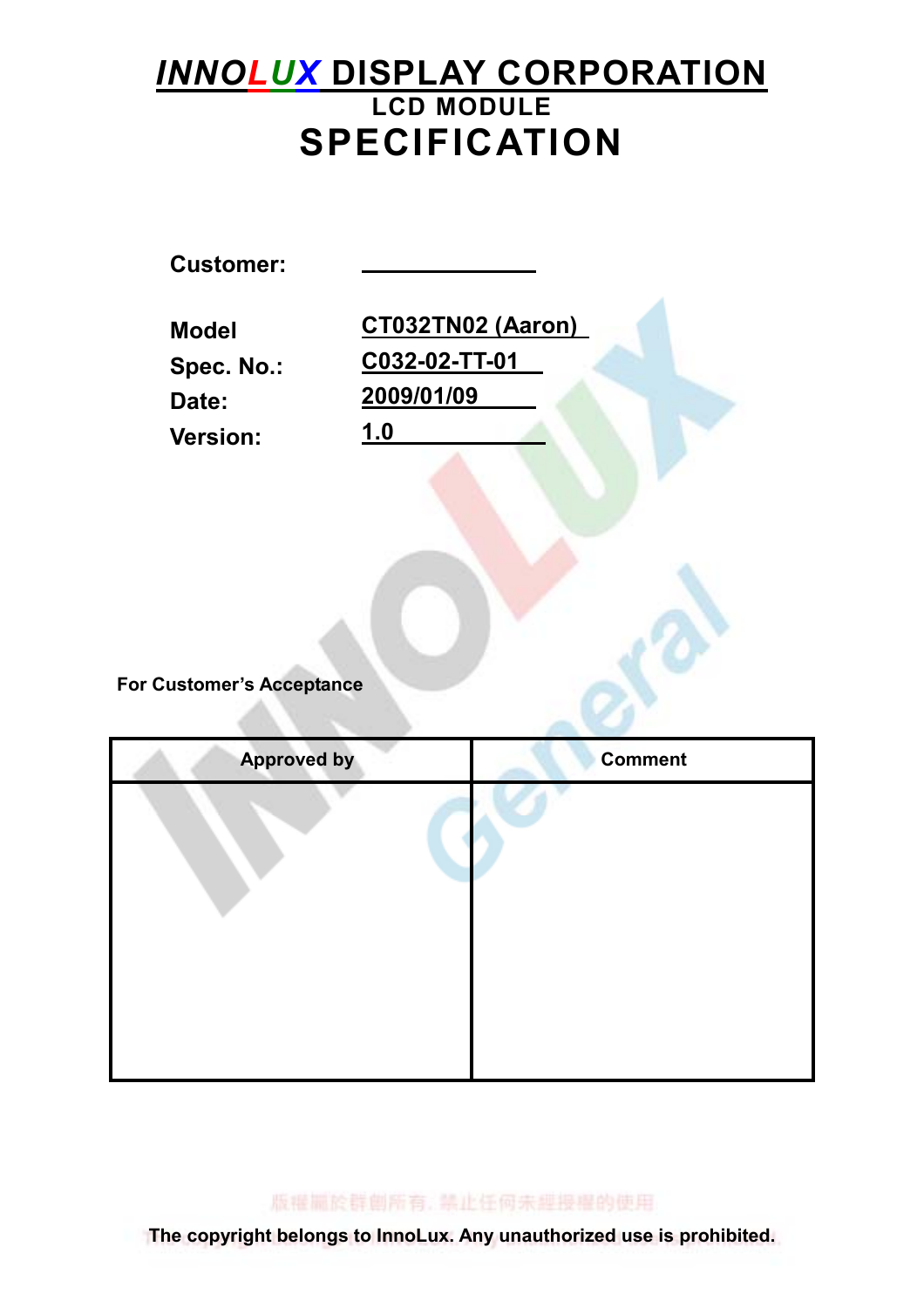

#### Record of Revision

| Version | <b>Revise Date</b> | Page           | <b>Content</b>  |
|---------|--------------------|----------------|-----------------|
| $1.0\,$ | 2009/01/09         | $\mathsf{All}$ | Initial release |
|         |                    |                |                 |
|         |                    |                |                 |
|         |                    |                |                 |
|         |                    |                |                 |
|         |                    |                |                 |
|         |                    |                |                 |
|         |                    |                |                 |
|         |                    |                |                 |
|         |                    |                |                 |
|         |                    |                |                 |
|         |                    |                |                 |
|         |                    |                |                 |
|         |                    |                |                 |
|         |                    |                |                 |
|         |                    |                |                 |
|         |                    |                |                 |
|         |                    |                |                 |
|         |                    |                |                 |
|         |                    |                |                 |
|         |                    |                |                 |
|         |                    |                |                 |
|         |                    |                |                 |
|         |                    |                |                 |
|         |                    |                |                 |
|         |                    |                |                 |
|         |                    |                |                 |
|         |                    |                |                 |
|         |                    |                |                 |
|         |                    |                |                 |
|         |                    |                |                 |
|         |                    |                |                 |
|         |                    |                |                 |

版權圖於群劇所有, 禁止任何未經授權的使用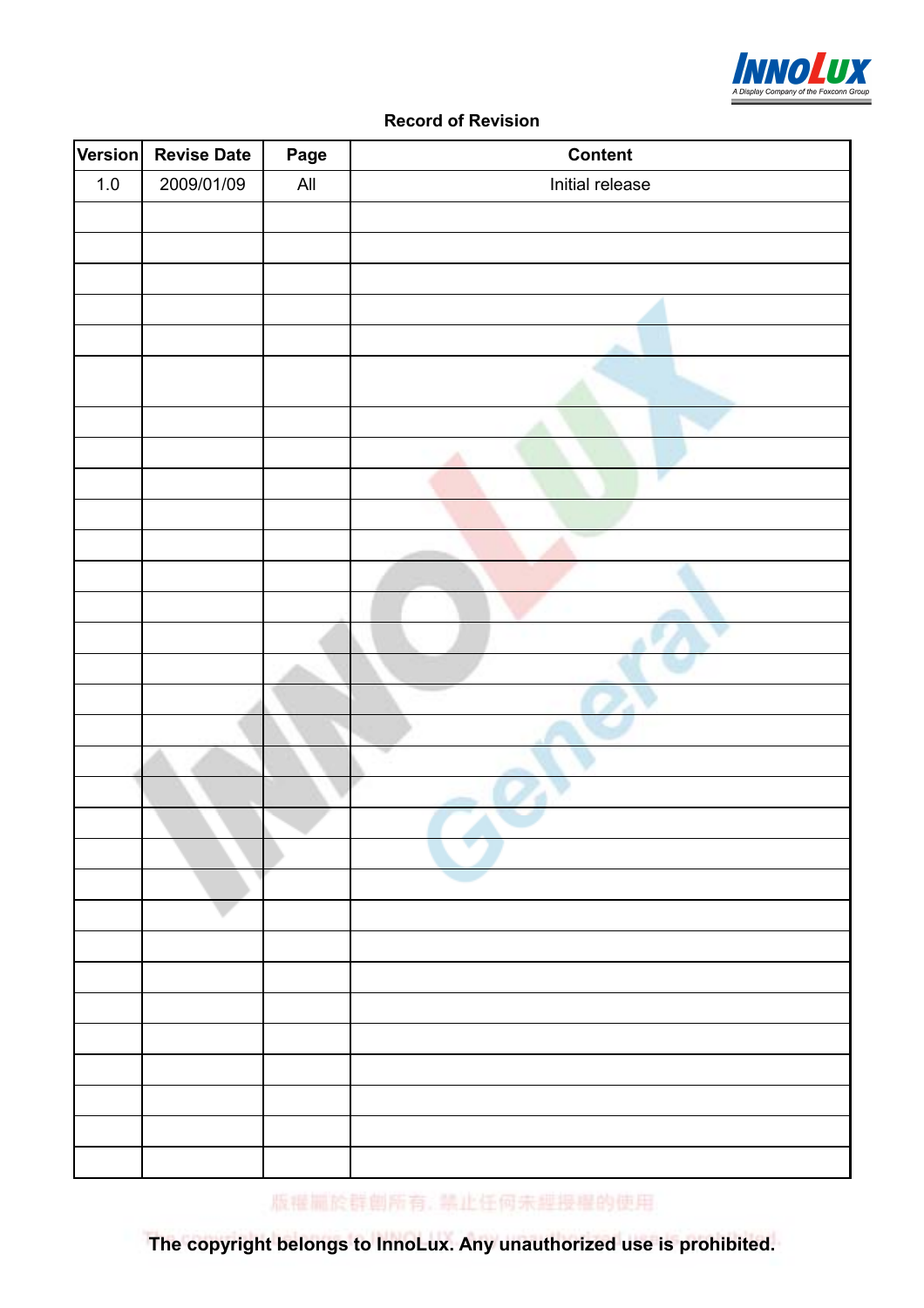

## **Contents**

| 1. |       |  |
|----|-------|--|
| 2. |       |  |
| 3. |       |  |
| 4. |       |  |
|    | 4.1.  |  |
|    | 4.2.  |  |
|    | 4.3.  |  |
|    | 4.4.  |  |
|    | 4.5.  |  |
|    | 4.6.  |  |
| 5. |       |  |
|    | 5.1.  |  |
|    | 5.2.  |  |
|    | 5.3.  |  |
|    | 5.4.  |  |
|    | 5.5.  |  |
| 6. |       |  |
| 7. |       |  |
| 8. |       |  |
|    | 8.1.  |  |
|    | 8.2.  |  |
|    | 8.3.  |  |
|    | 8.4.  |  |
|    | 8.5.  |  |
| 9. |       |  |
|    |       |  |
|    |       |  |
|    | 10.2. |  |
|    | 10.3. |  |
|    |       |  |

版權圖於群劇所有, 禁止任何未經授權的使用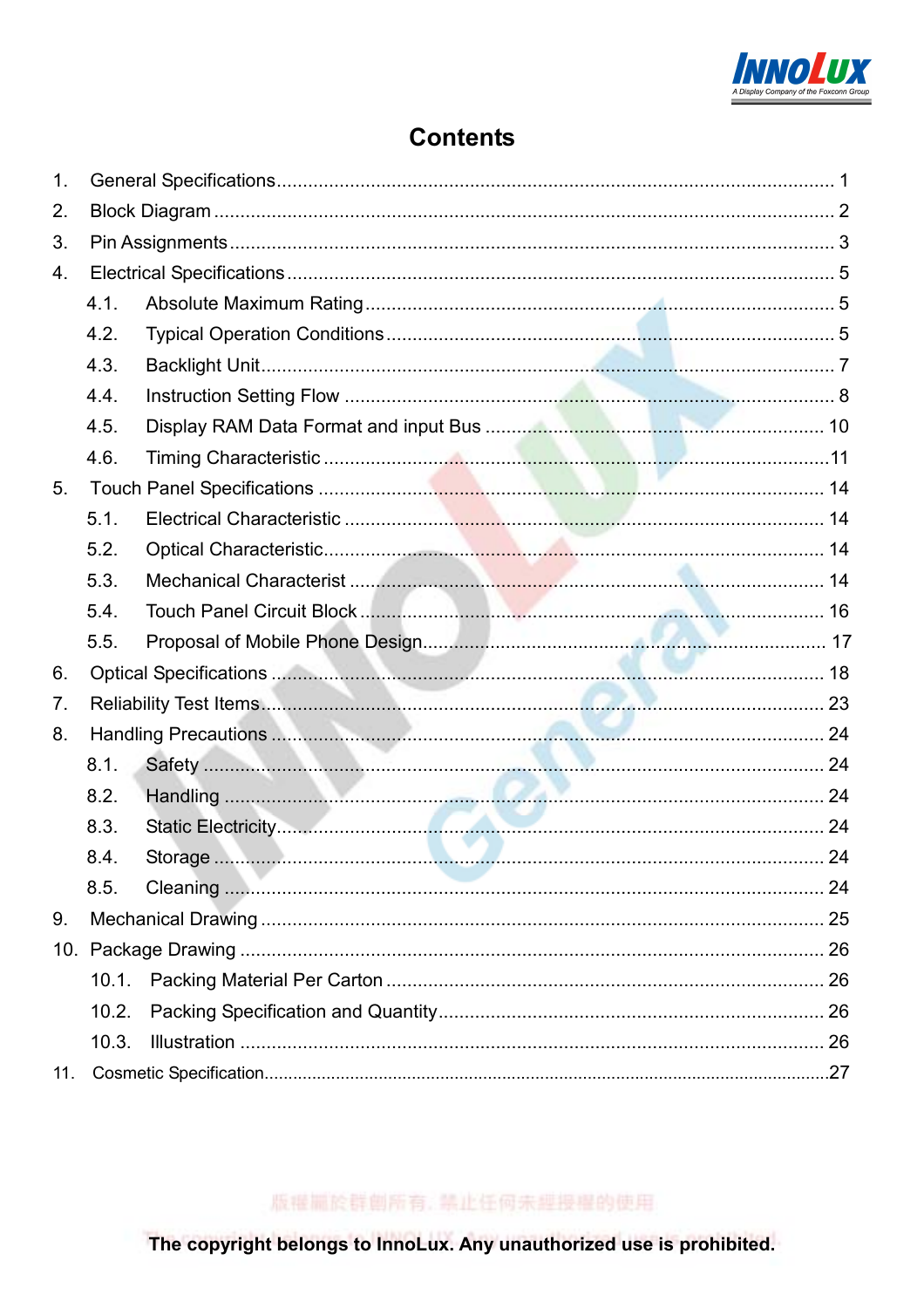# 1. General Specifications

### 1.1. Description

 The CT032TN02 is a color active matrix Thin Film Transistor (TFT) Liquid Crystal Display (LCD) that uses amorphous silicon (a-Si) TFT as a switching device. This module is composed of a single 3.2 inches transmissive type main TFT-LCD Panel. The resolution of the panel is 320 x 480 pixels and can display 262/65K color.

### 1.2. Features

-TM type for main TFT-LCD panel -One backlight with 6 white LEDs -i80 system 18/16/9/8-bit Parallel Interface

-Full, Partial, Still, Sleep & Standby modes are available

### 1.3. Application

-Display terminals for cellular phone

### 1.4. General Specification

| No.            | Item                            | <b>Specification</b>             | <b>Unit</b>          | <b>Remark</b>  |
|----------------|---------------------------------|----------------------------------|----------------------|----------------|
| 1              | <b>LCD Size</b>                 | 3.2                              | inch                 |                |
| $\overline{2}$ | Panel Type                      | a-Si TFT active matrix           |                      |                |
| 3              | <b>Touch Panel Type</b>         | <b>NA</b>                        |                      |                |
| 4              | Resolution                      | 320 x RGB x 480                  | pixel                | -              |
| 5              | Display Mode                    | Normally white, Transmissive     |                      |                |
| 6              | <b>Display Number of Colors</b> | 262/65K                          |                      | ۰              |
| $\overline{7}$ | <b>Viewing Direction</b>        | 12 o'clock                       | L.                   | Note 1         |
| 8              | <b>Contrast Ratio</b>           | 400                              | -                    |                |
| 9              | Luminance                       | 200                              | cd/m <sup>2</sup>    | Note 2         |
| 10             | <b>Module Size</b>              | 51.24(W) x 78.80(L) x 2.35(T)    | mm                   | Note 1         |
| 11             | <b>Panel Active Area</b>        | 44.64(W) x 66.96(L)              | mm                   | Note 1         |
| 12             | <b>Touch Panel Active Area</b>  | <b>NA</b>                        | mm                   | Note 1         |
| 13             | <b>Touch Panel View Area</b>    | <b>NA</b>                        | mm                   | Note 1         |
| 14             | <b>Pixel Pitch</b>              | $0.1395(W) \times 0.1395(L)$     | mm                   |                |
| 15             | Weight                          | <b>TBD</b>                       | g                    |                |
| 16             | Driver IC                       | ILI9481                          |                      |                |
| 17             | <b>Driver IC RAM Size</b>       | 320 x 18 x 480                   | bit                  | $\overline{a}$ |
| 18             | <b>Light Source</b>             | 6 white LEDs in parallel         |                      |                |
| 19             | Interface                       | 80 system 18/16/9/8-bit Parallel | -                    |                |
| 20             | <b>Operating Temperature</b>    | $-20 - 70$                       | $\mathrm{C}^{\circ}$ | L,             |
| 21             | Storage Temperature             | $-30 - 80$                       | $\mathrm{C}^{\circ}$ |                |

Note 1: Refer to mechanical drawing.

Note 2: Measured with touch panel attached.

版權圖於群劇所有, 禁止任何未經授權的使用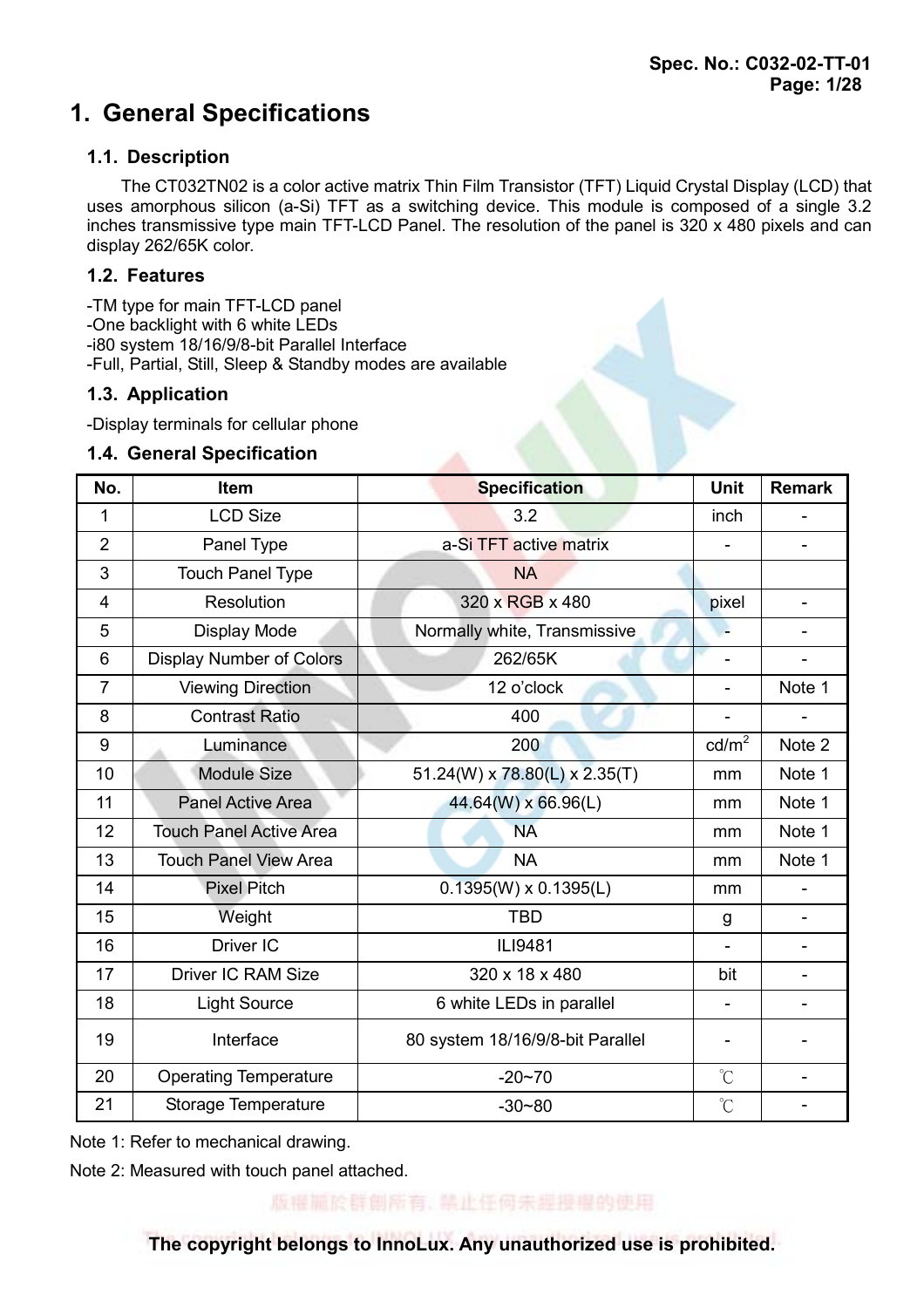



版權扁於群劇所有, 禁止任何未經授權的使用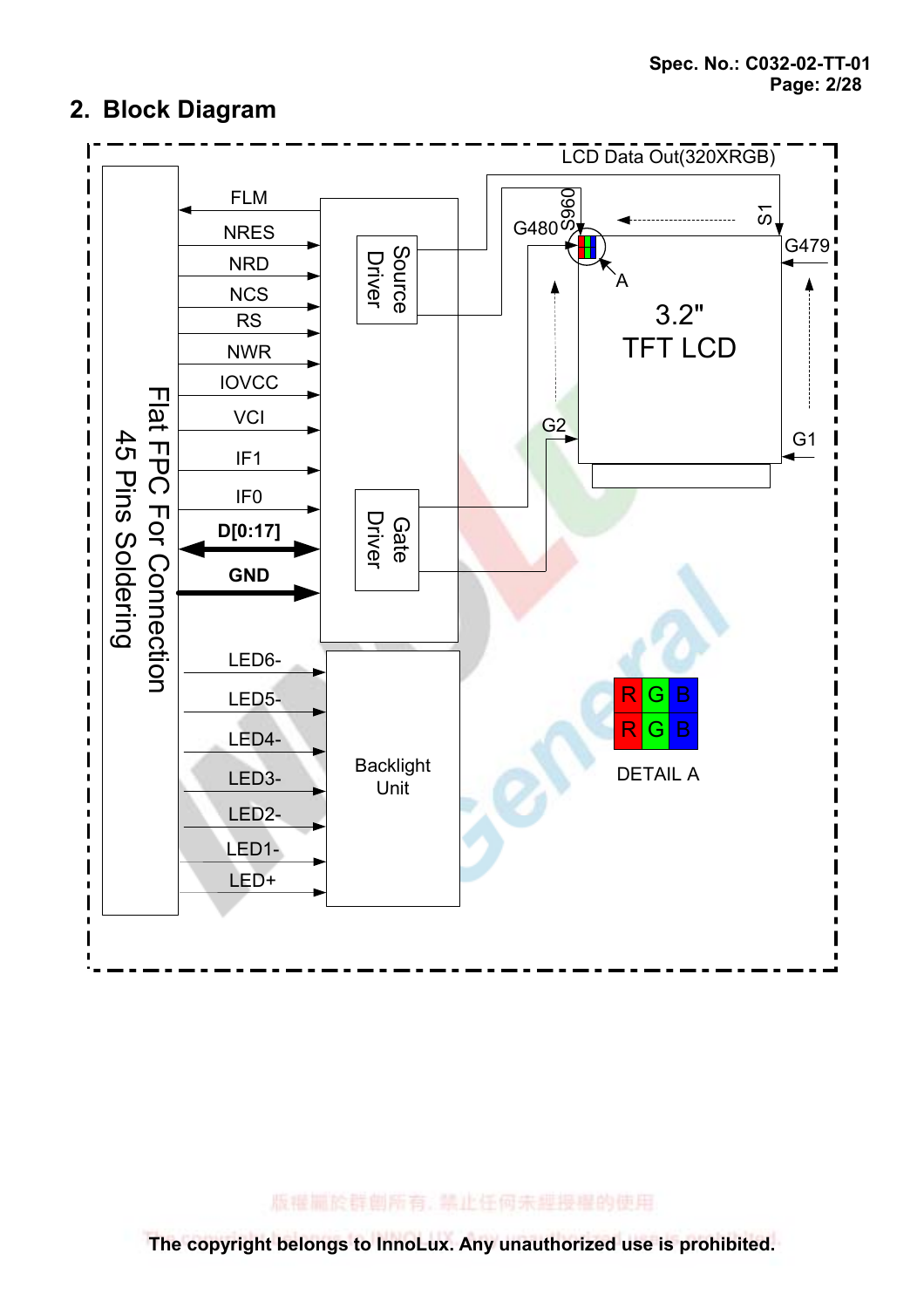# 3. Pin Assignments

| Pin No.        | <b>Symbol</b>   | I/O                      | <b>Function</b>                       | <b>Remark</b> |
|----------------|-----------------|--------------------------|---------------------------------------|---------------|
| 1              | <b>GND</b>      | P                        | Ground                                |               |
| $\overline{2}$ | <b>FLM</b>      | O                        | Tearing effect output pin             |               |
| $\mathfrak{S}$ | <b>NRES</b>     | I.                       | Reset signal (Low: active)            |               |
| $\overline{4}$ | <b>NRD</b>      | $\mathbf{I}$             | Read data signal (Low: active)        |               |
| 5              | <b>NCS</b>      |                          | Chip select (Low: active)             |               |
| 6              | <b>RS</b>       | $\mathsf{I}$             | Display Data/Command selection signal |               |
| $\overline{7}$ | <b>NWR</b>      | $\overline{1}$           | Write data signal (Low: active)       |               |
| 8              | <b>GND</b>      | $\mathsf{P}$             | Ground                                |               |
| 9              | D <sub>0</sub>  | I/O                      | Data Bus (bit0)                       |               |
| 10             | D <sub>1</sub>  | I/O                      | Data Bus (bit1)                       |               |
| 11             | D <sub>2</sub>  | I/O                      | Data Bus (bit2)                       |               |
| 12             | D <sub>3</sub>  | I/O                      | Data Bus (bit3)                       |               |
| 13             | D <sub>4</sub>  | I/O                      | Data Bus (bit4)                       |               |
| 14             | D <sub>5</sub>  | I/O                      | Data Bus (bit5)                       |               |
| 15             | D <sub>6</sub>  | I/O                      | Data Bus (bit6)                       |               |
| 16             | D7              | I/O                      | Data Bus (bit7)                       |               |
| 17             | D <sub>8</sub>  | 1/O                      | Data Bus (bit8)                       |               |
| 18             | D <sub>9</sub>  | 1/O                      | Data Bus (bit9)                       |               |
| 19             | D <sub>10</sub> | I/O                      | Data Bus (bit10)                      |               |
| 20             | D11             | I/O                      | Data Bus (bit11)                      |               |
| 21             | D <sub>12</sub> | I/O                      | Data Bus (bit12)                      |               |
| 22             | D <sub>13</sub> | I/O                      | Data Bus (bit13)                      |               |
| 23             | D <sub>14</sub> | I/O                      | Data Bus (bit14)                      |               |
| 24             | D <sub>15</sub> | I/O                      | Data Bus (bit15)                      |               |
| 25             | D <sub>16</sub> | I/O                      | Data Bus (bit16)                      |               |
| 26             | D <sub>17</sub> | I/O                      | Data Bus (bit17)                      |               |
| 27             | <b>IOVCC</b>    | P                        | Logic Supply Voltage                  |               |
| 28             | <b>IOVCC</b>    | P                        | Logic Supply Voltage                  |               |
| 29             | <b>VCI</b>      | P                        | Analogy Supply Voltage                |               |
| 30             | <b>VCI</b>      | P                        | Analogy Supply Voltage                |               |
| 31             | IF <sub>1</sub> | $\mathsf{I}$             | Interface select pin                  | <b>Note</b>   |
| 32             | IF <sub>0</sub> | $\overline{1}$           | Interface select pin                  | Note          |
| 33             | LED6-           | $\overline{\phantom{a}}$ | <b>LED Cathode</b>                    |               |
| 34             | LED5-           | $\overline{\phantom{a}}$ | <b>LED Cathode</b>                    |               |
| 35             | LED4-           | $\overline{\phantom{a}}$ | <b>LED Cathode</b>                    |               |
| 36             | LED3-           | ٠                        | <b>LED Cathode</b>                    |               |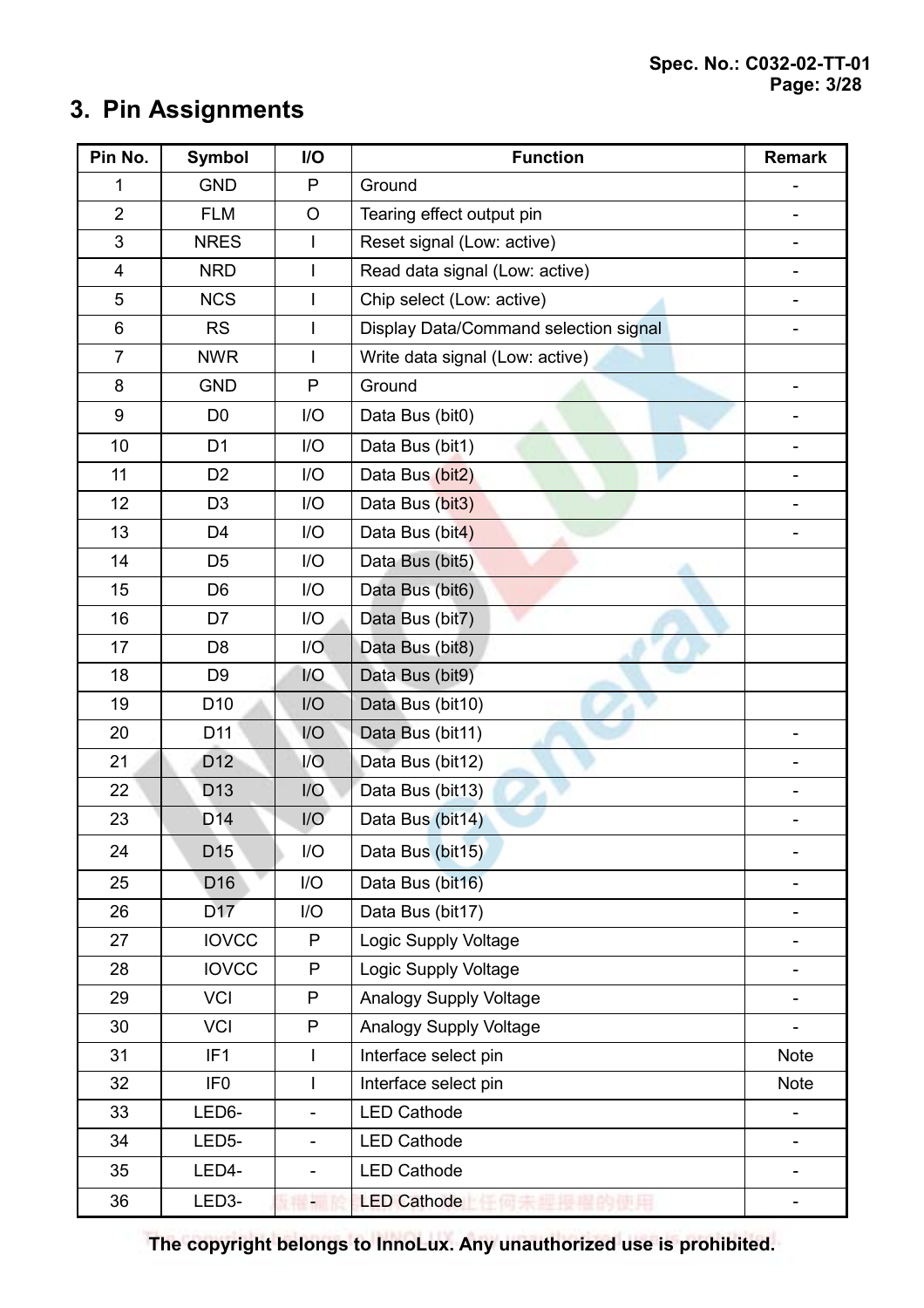#### Spec. No.: C032-02-TT-01 **Page: 4/28**

|    |                    |                          |                    | . ugu. - <i>n</i> |
|----|--------------------|--------------------------|--------------------|-------------------|
| 37 | LED <sub>2</sub> - | -                        | <b>LED Cathode</b> |                   |
| 38 | LED1-              | $\overline{\phantom{a}}$ | <b>LED Cathode</b> |                   |
| 39 | LED+               | ۰                        | <b>LED Anode</b>   |                   |
| 40 | <b>GND</b>         | P                        | Ground             | ۰                 |
| 41 | <b>GND</b>         | P                        | Ground             | ۰                 |
| 42 | <b>GND</b>         | P                        | Ground             | -                 |
| 43 | <b>GND</b>         | $\mathsf{P}$             | Ground             |                   |
| 44 | <b>GND</b>         | P                        | Ground             |                   |
| 45 | <b>GND</b>         | P                        | Ground             |                   |

Note: Interface selection:

| 80-system 18-bit interface<br>DB[17:0]<br>0<br>0<br>80-system 9-bit interface<br>0<br>1<br>DB[8:0]<br>80-system 16-bit interface<br>1<br>0<br>DB[15:0]<br>80-system 8-bit interface<br>DB[7:0]<br>1<br>1 | IF <sub>1</sub> | IF <sub>0</sub> | <b>MPU-Interface Mode</b> | <b>Data Bus</b> |
|----------------------------------------------------------------------------------------------------------------------------------------------------------------------------------------------------------|-----------------|-----------------|---------------------------|-----------------|
|                                                                                                                                                                                                          |                 |                 |                           |                 |
|                                                                                                                                                                                                          |                 |                 |                           |                 |
|                                                                                                                                                                                                          |                 |                 |                           |                 |
|                                                                                                                                                                                                          |                 |                 |                           |                 |
|                                                                                                                                                                                                          |                 |                 |                           |                 |
|                                                                                                                                                                                                          |                 |                 |                           |                 |

版權圖於群創所有, 禁止任何未經授權的使用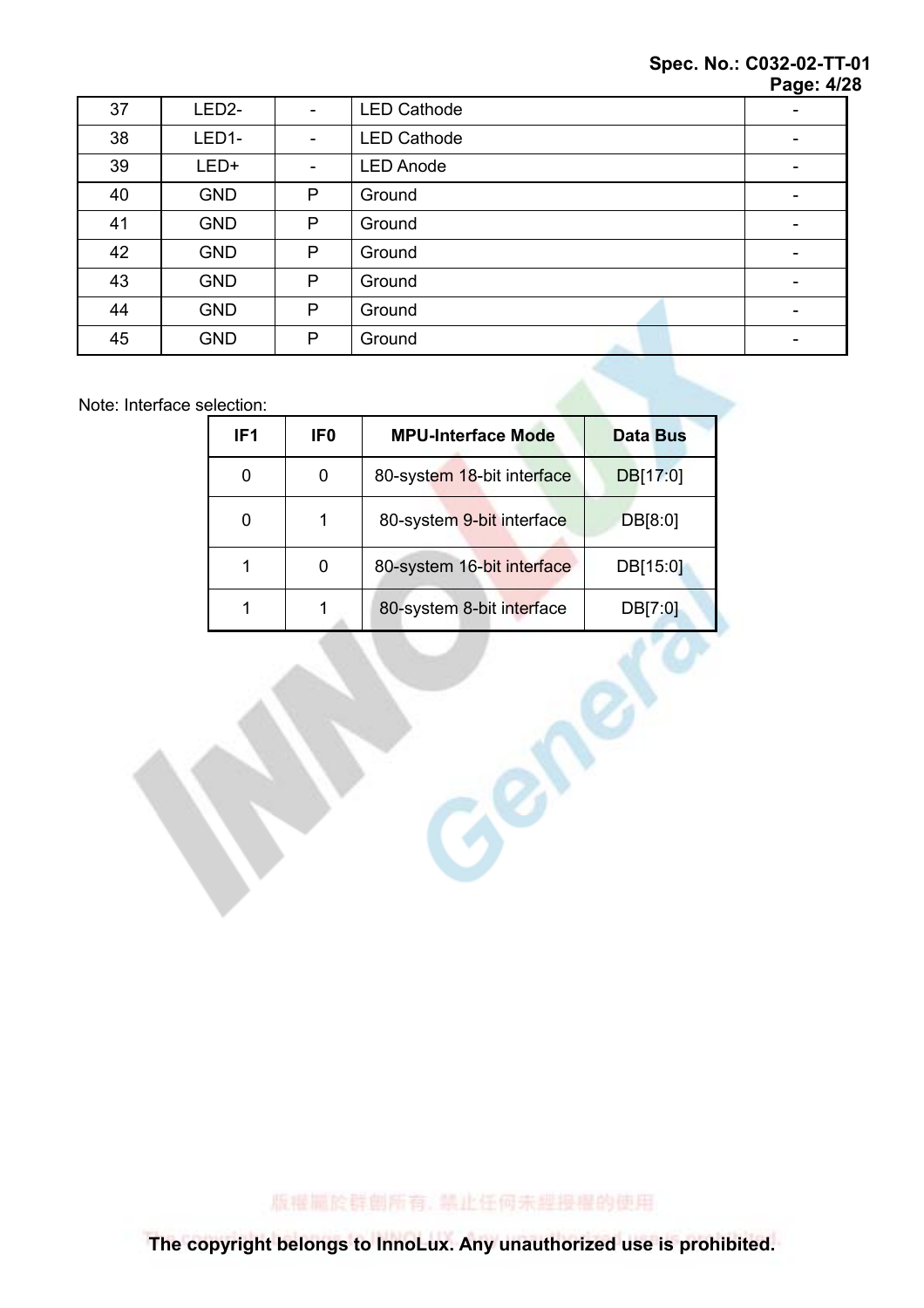# 4. Electrical Specifications

### 4.1. Absolute Maximum Rating

|                       |                            |                |        |               |             | $(T_a=+25^{\circ}C)$ |  |
|-----------------------|----------------------------|----------------|--------|---------------|-------------|----------------------|--|
| <b>Item</b>           |                            | Symbol         |        | <b>Values</b> | <b>Unit</b> | <b>Remark</b>        |  |
|                       |                            | Min.           |        | Max.          |             |                      |  |
| <b>TFT Module</b>     | I/O Circuit Supply Voltage | <b>IOVCC</b>   | $-0.3$ | 4.6           | v           | Note 1               |  |
|                       | Analog Supply Voltage      | <b>VCI</b>     | $-0.3$ | 4.6           |             | Note 1               |  |
|                       | Current                    | 1 <sub>B</sub> |        | 180           | mA          | Note 2               |  |
| <b>Backlight Unit</b> | <b>Power Consumption</b>   | $P_{BL}$       |        | 600           | mW          | Note 2               |  |

Note1: Permanent damage to the device may occur if maximum values are exceeded or reverse voltage is applied. Functional operation should be restricted to the conditions described under normal operating conditions.

Note2: Without LED driver IC, please refer to (4.3)

## 4.2. Typical Operation Conditions

4.2.1. DC Characteristics

| 7.4. II. DU UNURUCHURUS      |                            |               |      |              |             | $(T_a=+25^{\circ}C)$ |
|------------------------------|----------------------------|---------------|------|--------------|-------------|----------------------|
| <b>Item</b>                  | <b>Symbol</b>              | <b>Values</b> |      |              | <b>Unit</b> | <b>Remark</b>        |
|                              |                            | Min.          | Typ. | Max.         |             |                      |
| I/O Circuit Supply Voltage   | <b>IOVCC</b>               | 1.7           | 2.8  | 3.0          | $\vee$      |                      |
| <b>Analog Supply Voltage</b> | <b>VCI</b>                 | 2.7           | 2.8  | 3.0          | V           |                      |
| Input High Voltage           | V <sub>H</sub>             | 0.7 IOVCC     |      | <b>IOVCC</b> | V           | <b>Note</b>          |
| Input Low Voltage            | $V_{IL}$                   | 0             |      | 0.3 IOVCC    | V           | <b>Note</b>          |
| <b>Output High Voltage</b>   | $V_{OH}$                   | 0.8 IOVCC     |      |              | $\vee$      |                      |
| <b>Output Low Voltage</b>    | $\mathsf{V}_{\mathsf{OL}}$ |               |      | 0.2 IOVCC    | $\vee$      |                      |
| <b>Frame Frequency</b>       | <b>T</b> FRAME             |               | 80   |              | <b>Hz</b>   |                      |

Note: To prevent IC latch up or DC operation in LCD panel, the power on/off sequence should follow the driver IC specification.

### 版權圖於群劇所有, 禁止任何未經授權的使用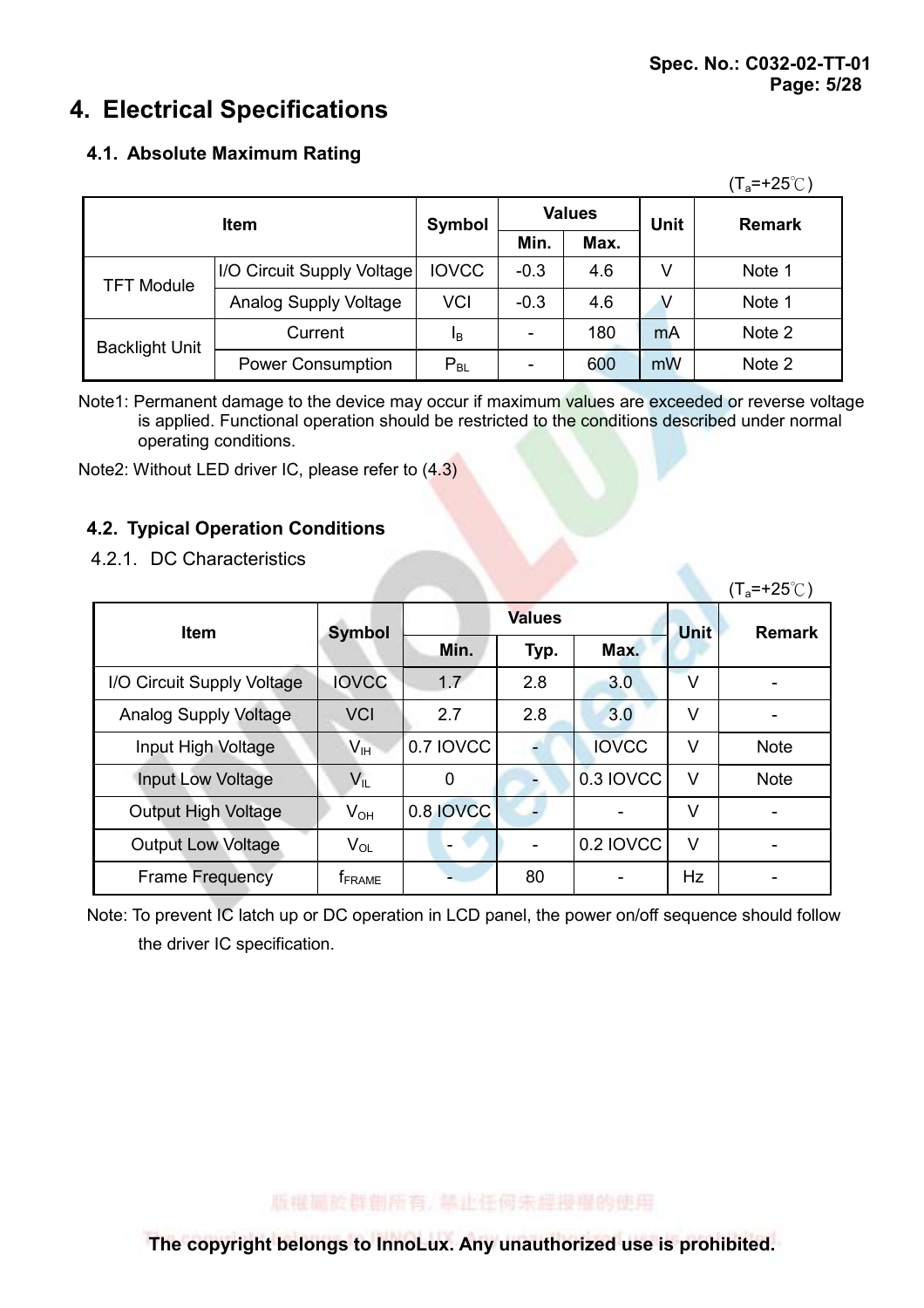### 4.2.2. Current Consumption

| <b>Item</b>                                       | Symbol       | <b>Values</b> |            | <b>Unit</b> | <b>Remark</b> |
|---------------------------------------------------|--------------|---------------|------------|-------------|---------------|
|                                                   |              | Typ.          | Max.       |             |               |
| MPU Interface (i80 system 18/16-bit Parallel Bus) |              |               |            |             |               |
| Still Mode                                        | <b>IOVCC</b> | TBD           | <b>TBD</b> | uA          | Note1         |
|                                                   | <b>VCI</b>   | TBD           | <b>TBD</b> | mA          |               |
| Sleep Mode                                        | <b>IOVCC</b> | <b>TBD</b>    | <b>TBD</b> | uA          | Note1, Note2  |
|                                                   | <b>VCI</b>   | <b>TBD</b>    | <b>TBD</b> | uA          |               |
|                                                   | <b>IOVCC</b> | <b>TBD</b>    | <b>TBD</b> | uA          | Note1, Note3  |
| Standby mode                                      | VCI          | TBD           | TBD        | uA          |               |

| <b>Item</b>                  | Symbol       |            | <b>Values</b> |             | <b>Remark</b>     |
|------------------------------|--------------|------------|---------------|-------------|-------------------|
|                              |              | Typ.       | Max.          | <b>Unit</b> |                   |
| Interface (3 line SRI + RBG) |              |            |               |             |                   |
|                              | <b>IOVCC</b> | <b>TBD</b> | TBD           | <b>uA</b>   | Note <sub>1</sub> |
| Still Mode                   | <b>VCI</b>   | <b>TBD</b> | <b>TBD</b>    | mA          |                   |
| Sleep mode                   | <b>IOVCC</b> | <b>TBD</b> | <b>TBD</b>    | <b>uA</b>   | Note1, Note2      |
|                              | <b>VCI</b>   | TBD        | <b>TBD</b>    | uA          |                   |
| <b>Standby Mode</b>          | <b>IOVCC</b> | <b>TBD</b> | <b>TBD</b>    | uA          | Note1, Note3      |
|                              | <b>VCI</b>   | <b>TBD</b> | <b>TBD</b>    | uA          |                   |

### Note1: Test Condition

Typ: IOVCC=2.8V Max: IOVCC=3.0V VCI=2.8V VCI=3.0V Display Pattern: 8 Color Bar Display Pattern: All Pixel Black Frame Rate=80Hz at Line Inversion Frame Rate=80Hz at Line Inversion Operating Temperature: 25°C Operating Temperature: 25°C Typ. current check pattern: Max. current check pattern: 8-Color Bar Black

Note2: In the Sleep mode, all the internal display operations are suspended except for the R-C oscillator.

Note3: In the standby mode, all the internal display operations are suspended including the internal R-C oscillator. 版權圖於群劇所有, 禁止任何未經投權的使用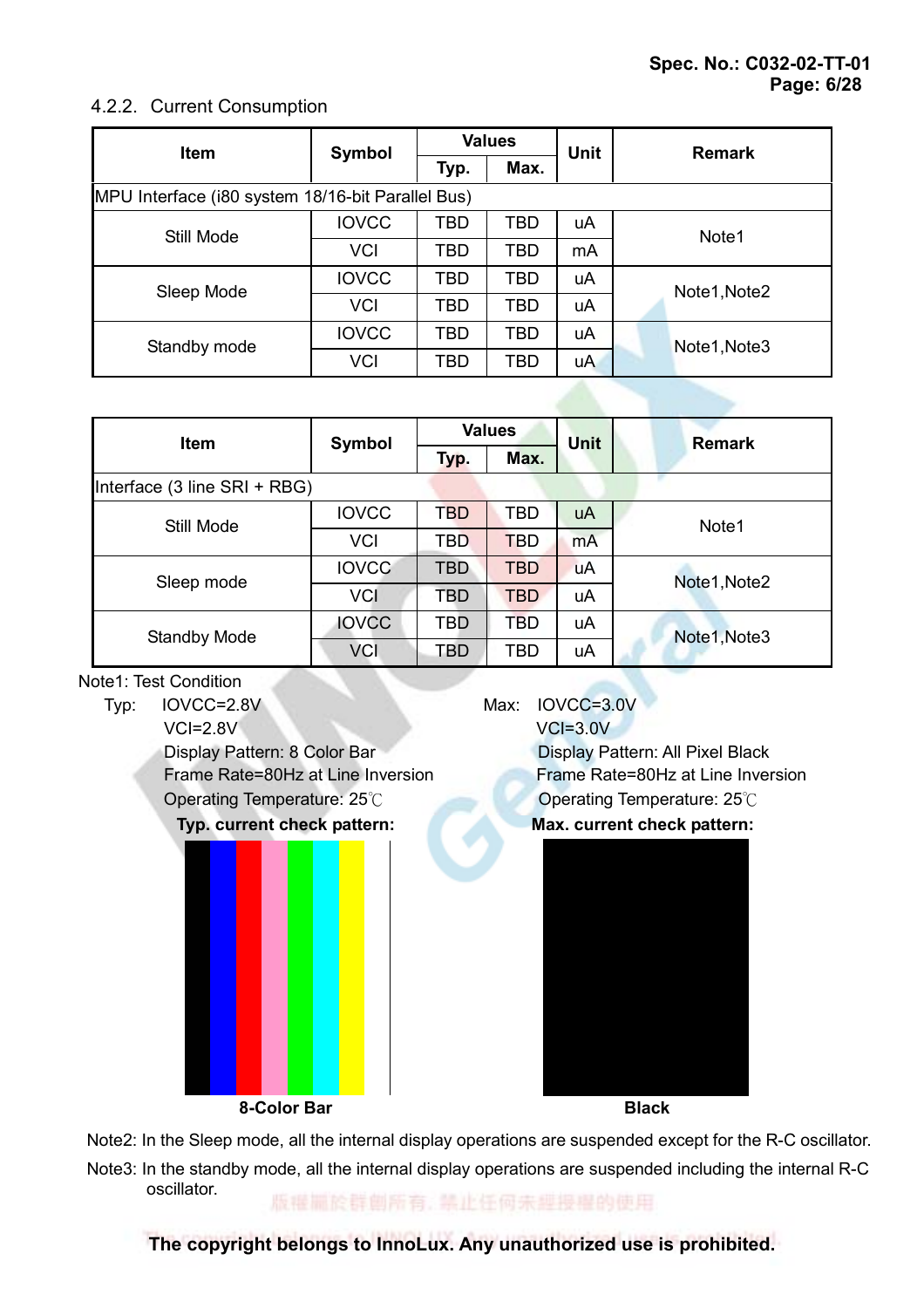### 4.3. Backlight Unit

The backlight system is an edge lighting type with 6 white LEDs.



| <b>Item</b>              | Symbol   | <b>Values</b>            |      |      | Unit | <b>Remark</b> |
|--------------------------|----------|--------------------------|------|------|------|---------------|
|                          |          | Min.                     | Typ. | Max. |      |               |
| Current                  | ΙB       | ۰                        | 120  |      | mA   | Note 1        |
| <b>Power Consumption</b> | $P_{BL}$ | $\overline{\phantom{0}}$ | 400  |      | mW   | Note 2        |

Center

Note1: 6 LEDs are connected in parallel; each LED forward current is 20mA.

Note2: Where  $I_B$ =120mA,  $P_{BL}$  =  $I_B \times V_{BL}$ ,  $V_{BL}$  is backlight forward voltage.

版權圖於群劇所有, 禁止任何未經授權的使用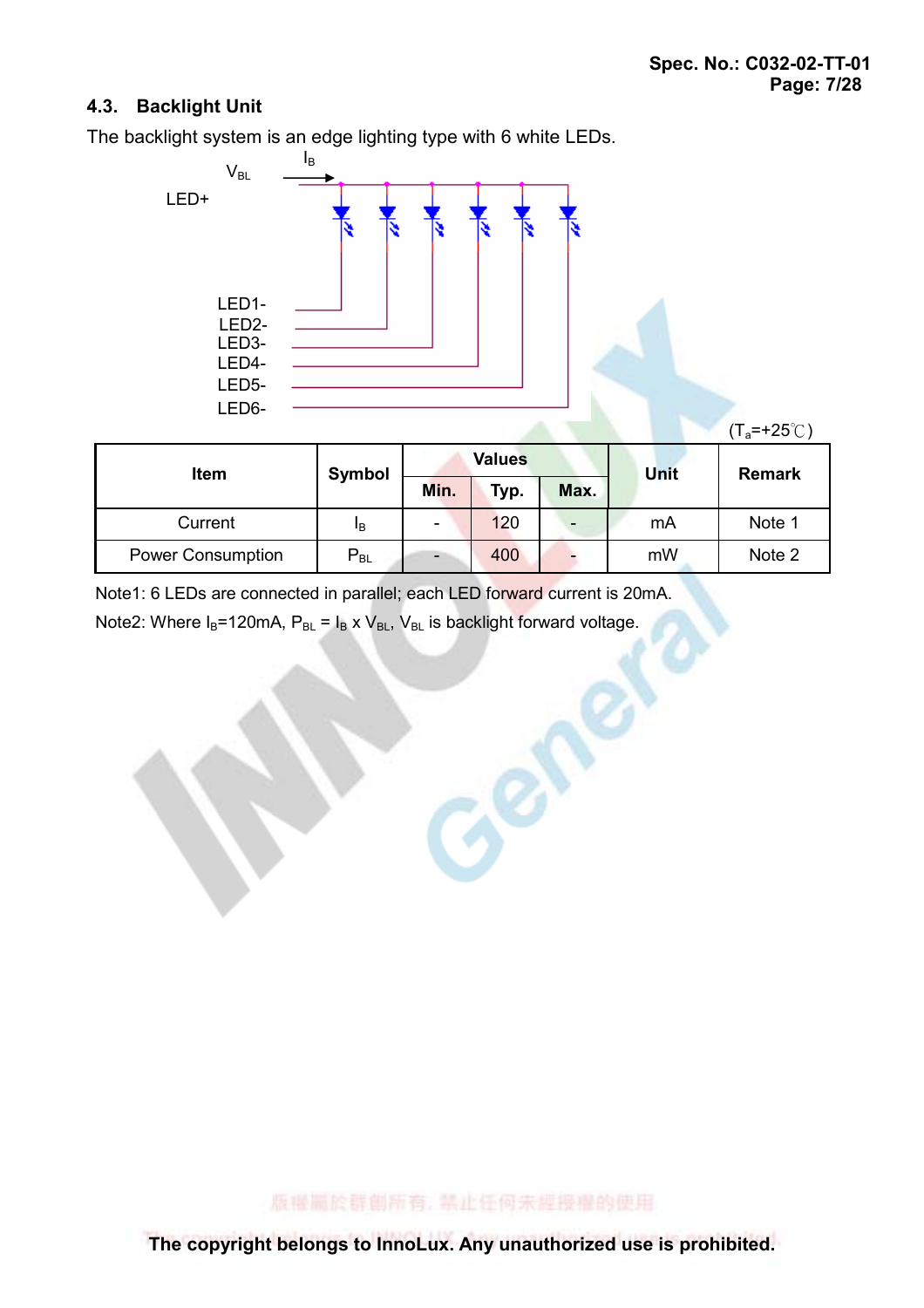### 4.4. Instruction Setting Flow

4.4.1. Initial Setting Sequence

TBD

4.4.2. Sleep In/Out Sequence

**TRD** 

### 4.5. Display RAM Data Format and input Bus

 4.5.1 i80 System Interface **TRD** 

4.5.2 Serial Peripheral Interface **TBD** 

### 4.6. Timing Characteristic





版權圖於群劇所有, 禁止任何未經授權的使用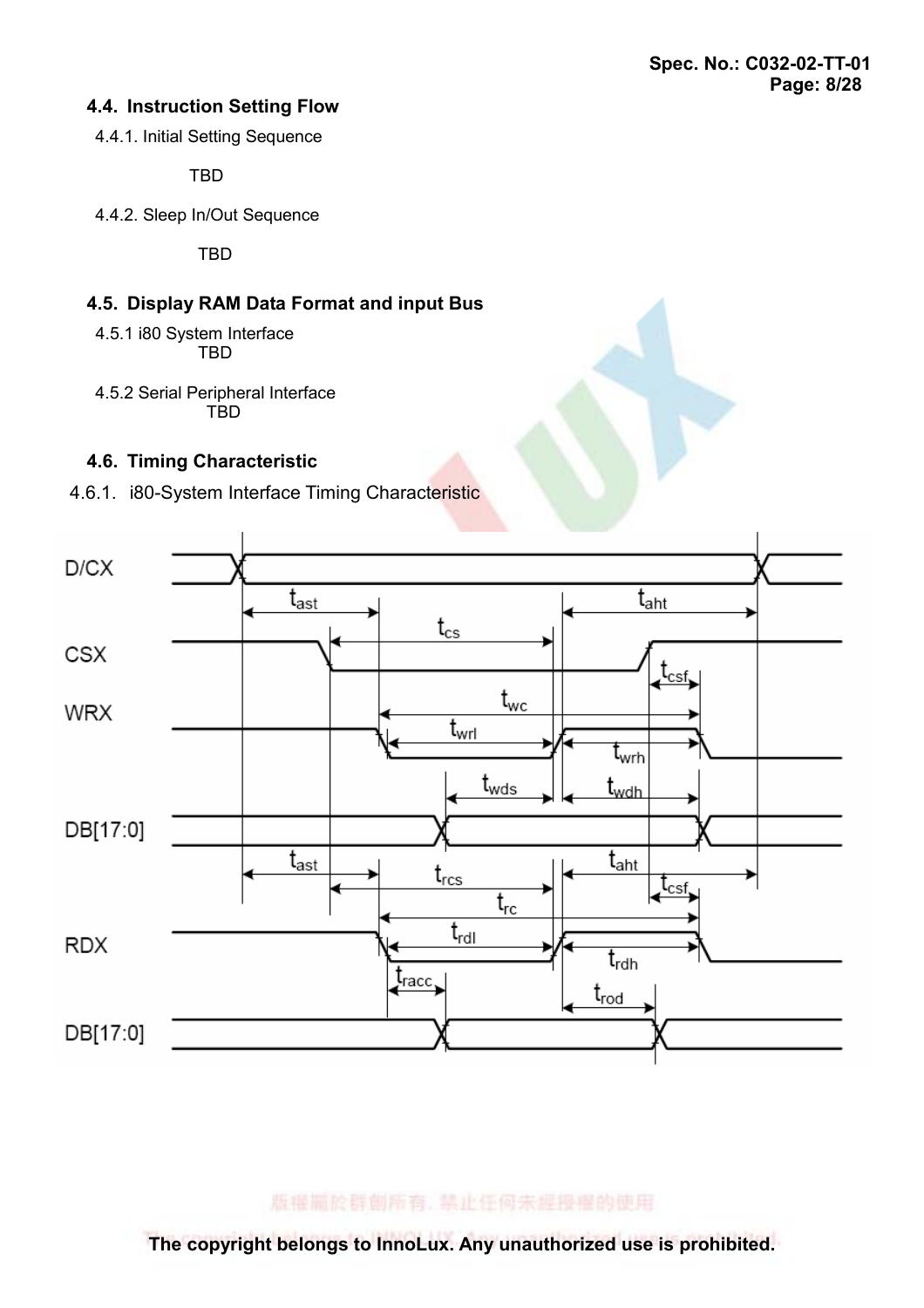### Spec. No.: C032-02-TT-01 Page: 9/28

| Signal    | Symbo I | Parameter                          | min | max                      | Unit | Description         |
|-----------|---------|------------------------------------|-----|--------------------------|------|---------------------|
|           | tast    | Address setup time                 | 10  | $\overline{\phantom{a}}$ | ns   |                     |
| D/CX      | taht    | Address hold time (Write/Read)     | 10  | $\overline{\phantom{a}}$ | ns   |                     |
|           | tcs     | Chip Select setup time (Write)     | 20  | ٠                        | ns   |                     |
| CSX       | trcs    | Chip Select setup time (Read)      | 20  | -                        | ns   |                     |
|           | tcsf    | Chip Select Wait time (Write/Read) | 20  | ۰                        | ns   |                     |
|           | twc     | Write cycle                        | 100 | ۰                        | ns   |                     |
| WRX       | twrh    | Write Control pulse H duration     | 30  | $\overline{\phantom{a}}$ | ns   |                     |
|           | twrl    | Write Control pulse L duration     | 25  | $\overline{\phantom{a}}$ | ns   |                     |
|           | trc     | Read cycle                         | 450 | $\overline{\phantom{a}}$ | ns   |                     |
| RDX       | trdh    | Read Control pulse H duration      | 250 | $\overline{\phantom{a}}$ | ns   |                     |
|           | trdl    | Read Control pulse L duration      | 170 | -                        | ns   |                     |
| DB[17:0], | twds    | Write data setup time              | 15  | $\overline{\phantom{a}}$ | ns   |                     |
| DB[15:0], | twdh    | Write data hold time               | 25  | $\overline{\phantom{a}}$ | ns   | For maximum CL=30pF |
| DB[8:0],  | tracc   | Read access time                   | 10  | 340                      | ns   | For minimum CL=8pF  |
| DB[7:0]   | trod    | Read output disable time           | 10  |                          | ns   |                     |

4.6.2 Serial Data Transfer Interface Timing Characteristics



版權圖於群劇所有, 禁止任何未經授權的使用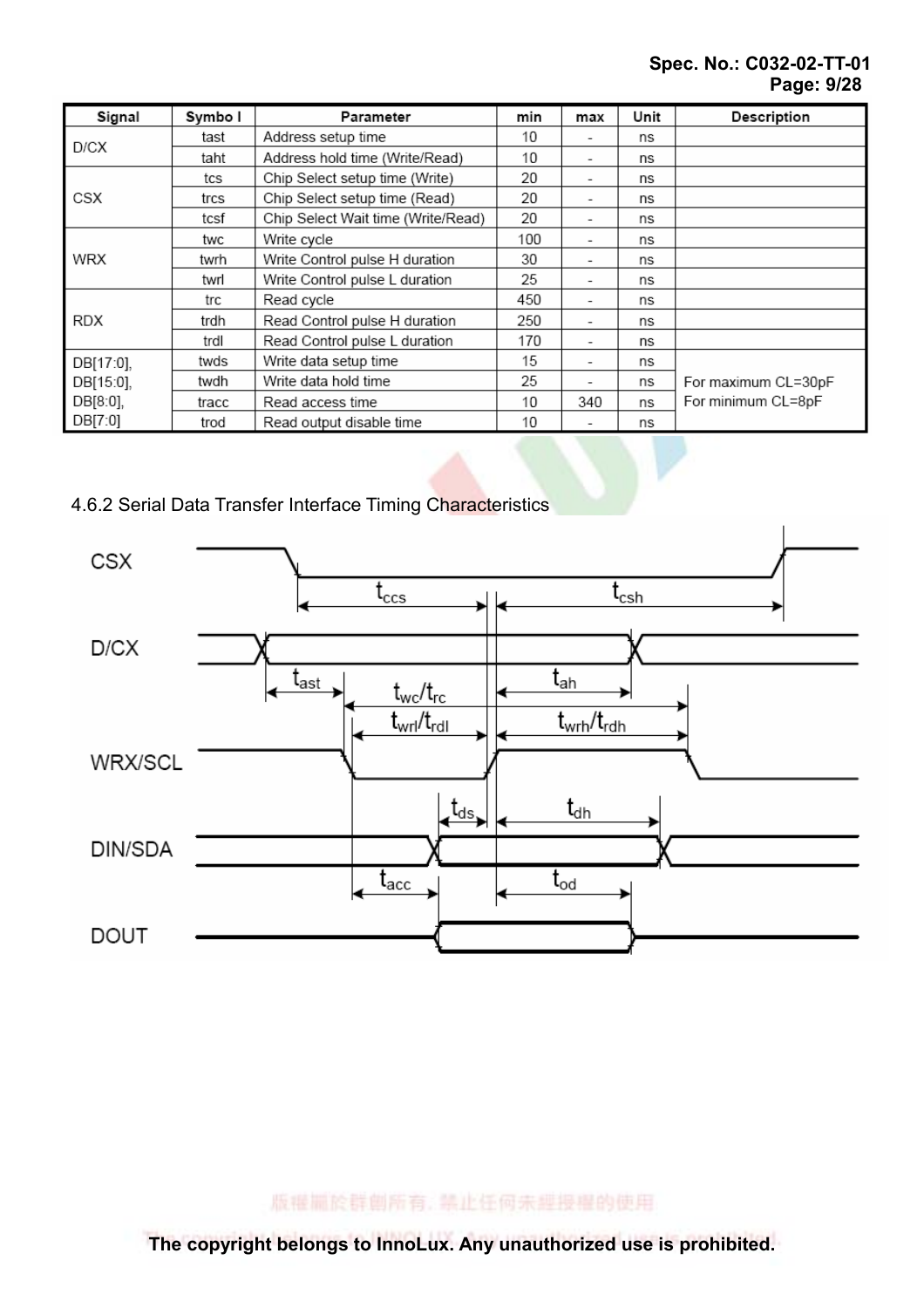### Spec. No.: C032-02-TT-01 Page: 10/28

| Signal                           | Symbol           | Parameter                      | Min. | Max. | Unit | Description |  |
|----------------------------------|------------------|--------------------------------|------|------|------|-------------|--|
| CSX                              | t <sub>oss</sub> | Chip select setup time (Write) | 40   |      | ns   |             |  |
|                                  | t <sub>csh</sub> | Chip select hold time (Write)  | 40   | ٠    | ns   |             |  |
| D/CX                             | t <sub>as</sub>  | Address setup time             | 10   |      | ns   |             |  |
|                                  | t <sub>ah</sub>  | Address hold time (Write/Read) | 10   |      | ns   |             |  |
|                                  | twc              | Write cycle                    | 100  |      | ns   |             |  |
| WRX/SCL<br>(Write)               | t <sub>wrh</sub> | SCL High duration (write)      | 40   |      | ns   |             |  |
|                                  | t <sub>wrl</sub> | SCL Low duration (write)       | 40   |      | ns   |             |  |
| WRX/SCL<br>(Read)                | trc              | Read cycle                     | 300  |      | ns   |             |  |
|                                  | trdh             | SCL High duration (read)       | 120  |      | ns   |             |  |
|                                  | $t_{rdl}$        | SCL Low duration (read)        | 120  |      | ns   |             |  |
| DIN/SDA                          | t <sub>ds</sub>  | Data setup time                | 30   |      | ns   |             |  |
| (Driver IC)                      | t <sub>dh</sub>  | Data hold time                 | 30   |      | ns   |             |  |
| DOUT                             | t <sub>acc</sub> | Access time                    | -    | 110  | ns   |             |  |
| (Driver IC)                      | $t_{\text{od}}$  | Output disable time            | 10   |      | ns   |             |  |
| <b>5. Optical Specifications</b> |                  |                                |      |      |      |             |  |

# 5. Optical Specifications

| $(T_a=+25^{\circ}$ C, VCI=2.8V, IOVCC=2.8V, I <sub>B</sub> =120mA) |               |                       |                                       |               |            |                          |                          |               |  |
|--------------------------------------------------------------------|---------------|-----------------------|---------------------------------------|---------------|------------|--------------------------|--------------------------|---------------|--|
|                                                                    |               | <b>Symbol</b>         | <b>Condition</b>                      | <b>Values</b> |            |                          | <b>Unit</b>              | <b>Remark</b> |  |
|                                                                    | Item          |                       |                                       | Min.          | Typ.       | Max.                     |                          |               |  |
| Viewing<br>Angle                                                   | Left          | $\theta_L$            |                                       |               | <b>TBD</b> |                          |                          |               |  |
|                                                                    | Right         | $\theta_{\mathsf{R}}$ | CR 10                                 |               | <b>TBD</b> |                          | degree                   | Note $1,2$    |  |
| Range                                                              | Top           | $\theta_{\text{T}}$   |                                       |               | <b>TBD</b> | $\overline{\phantom{0}}$ |                          |               |  |
|                                                                    | <b>Bottom</b> | $\theta_{\text{B}}$   |                                       |               | <b>TBD</b> |                          |                          |               |  |
| <b>Response Time</b>                                               |               | $T_{on} + T_{off}$    | Normal<br>$\theta = \Phi = 0$ °       |               | 25         | 30                       | Note $2,3$<br>ms         |               |  |
| <b>Contrast Ratio</b>                                              |               | <b>CR</b>             | Normal<br>$\theta = \Phi = 0$ °       |               | 400        |                          |                          | Note 2,4      |  |
| Luminance                                                          |               | L                     | Normal<br>$\theta = \Phi = 0^{\circ}$ |               | 200        | $\overline{\phantom{0}}$ | $\text{cd/m}^2$          | Note 2,5      |  |
|                                                                    | White         | $W_{x}$               |                                       |               | <b>TBD</b> |                          |                          |               |  |
|                                                                    |               | $W_{y}$               | Normal                                |               | <b>TBD</b> |                          |                          |               |  |
|                                                                    | Red           | $R_{x}$               |                                       |               | <b>TBD</b> |                          |                          |               |  |
| Color<br>Chromaticity<br>(CIE1931)                                 |               | $R_{y}$               |                                       |               | <b>TBD</b> |                          |                          | Note $2,6$    |  |
|                                                                    | Green         | $G_{x}$               | $\theta = \phi = 0$ °                 |               | <b>TBD</b> |                          |                          |               |  |
|                                                                    |               | $G_{y}$               |                                       |               | <b>TBD</b> |                          |                          |               |  |
|                                                                    | <b>Blue</b>   | $B_{x}$               |                                       |               | <b>TBD</b> |                          |                          |               |  |
|                                                                    |               | $B_y$                 |                                       |               | <b>TBD</b> |                          |                          |               |  |
| <b>Color Gamut</b>                                                 |               | <b>NTSC</b>           | <b>CIE1931</b>                        |               | 61         |                          | $\frac{0}{0}$            |               |  |
| <b>Luminance Uniformity</b>                                        |               | $U_L$                 | Normal<br>$\theta = \phi = 0$ °       | 75            | 80         | $\overline{\phantom{a}}$ | %                        | Note $2,7$    |  |
| Flicker                                                            |               | -                     |                                       |               | No Visible |                          | $\overline{\phantom{m}}$ | Note 8        |  |
| Crosstalk                                                          |               | -                     |                                       |               | No Visible |                          | ۰                        | Note 9        |  |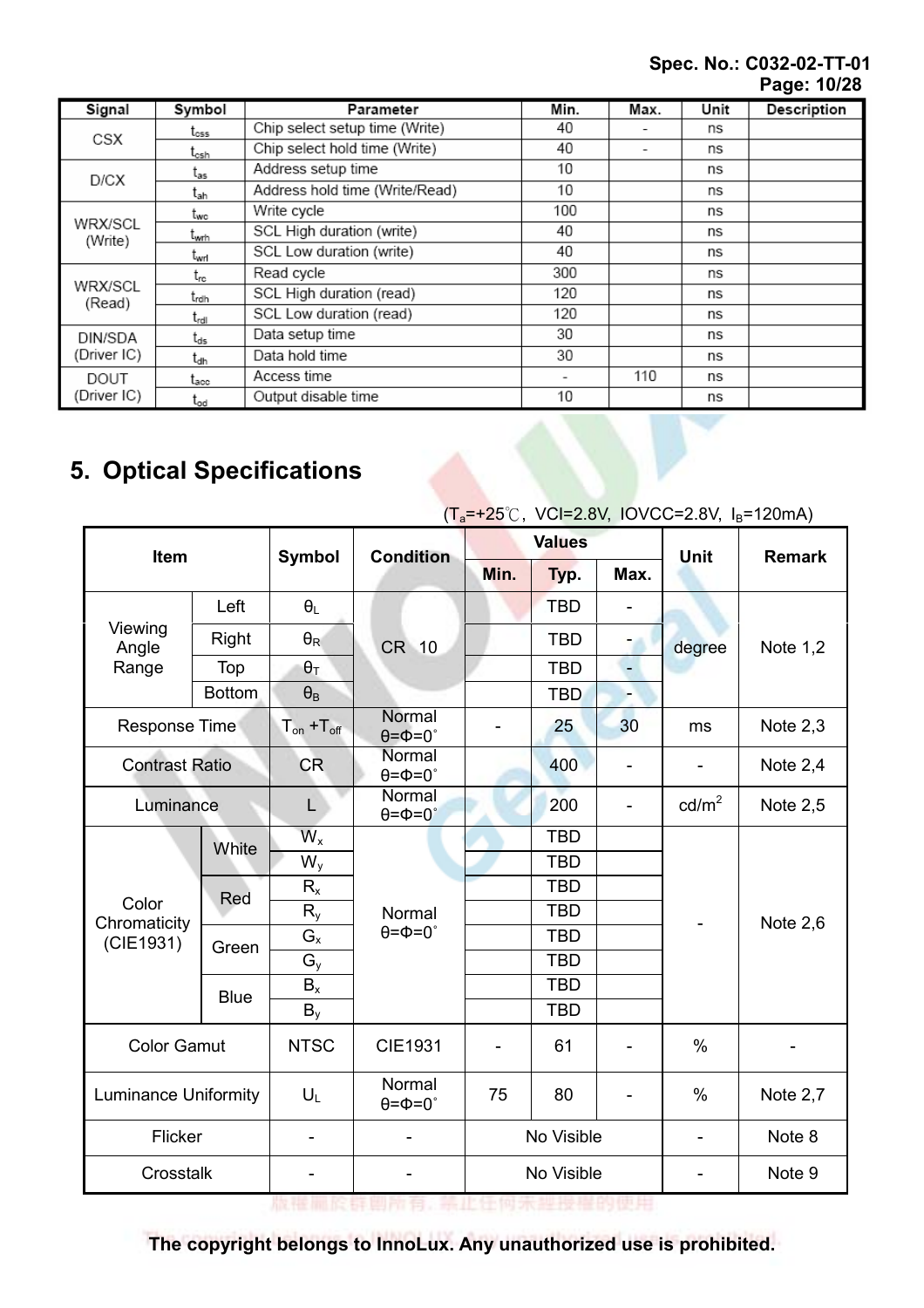#### Note 1: Definition of viewing angle range



Fig. 2 Definition of viewing angle for display

版權圖於群創所有, 禁止任何未經授權的使用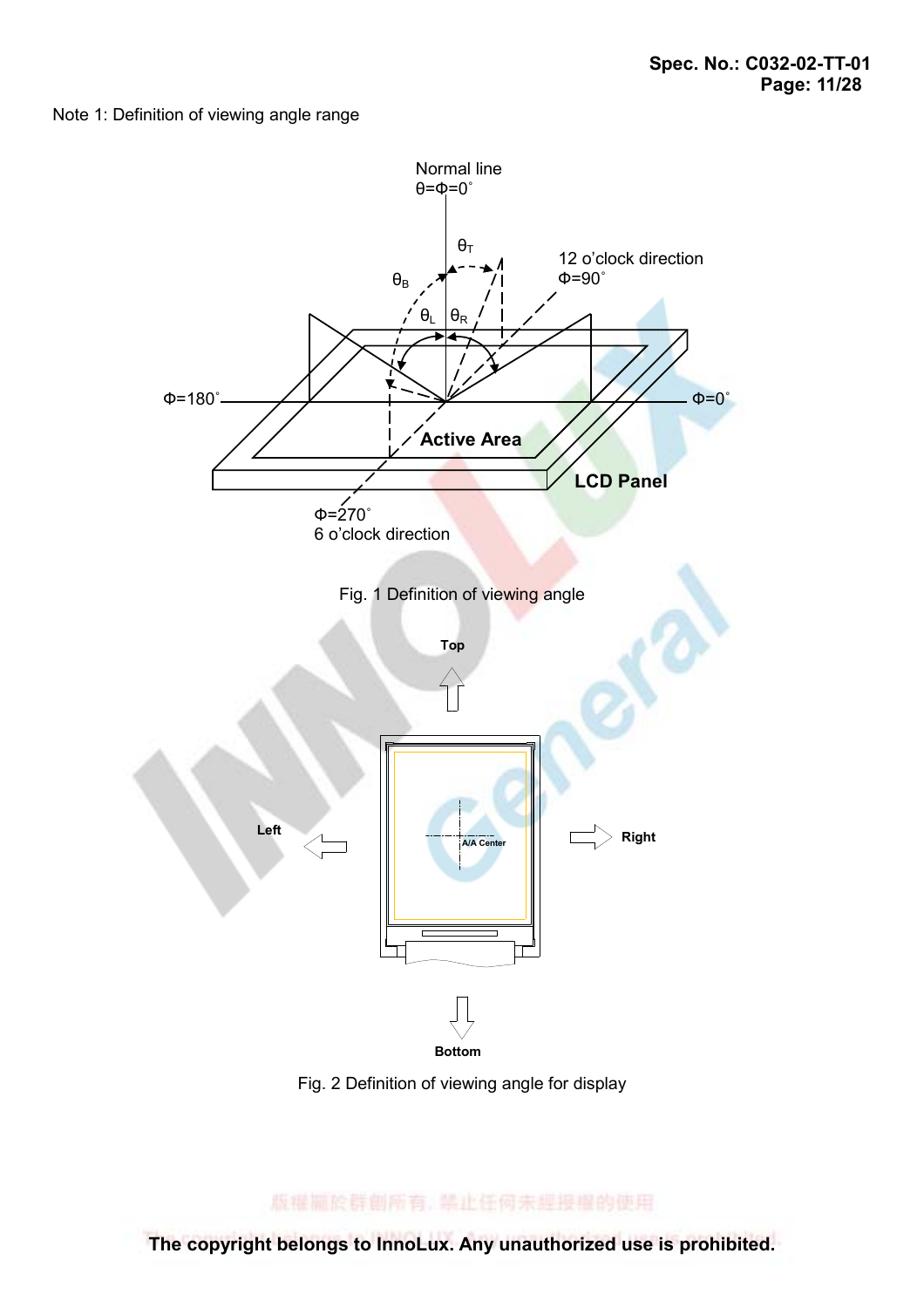Note 2: Definition of optical measurement system

 The optical characteristics should be measured in a dark room and with ambient temperature  $T_a$ =+25°C. After 5 minutes operation, the optical properties are measured at the center point of the LCD screen.(Equipment: Photo detector TOPCON BM-5A or BM-7 /Field of view: 1˚ /Height: 500mm.)



Fig. 3 Optical measurement system setup

Note 3: Definition of response time

 The response time is defined as the LCD optical switching time interval between "White" state and "Black" state. Rise time  $(T_{on})$  is the time between photo detector output intensity changed from 90% to 10%. And fall time  $(T_{off})$  is the time between photo detector output intensity changed from 10% to 90%.



Fig. 4 Definition of response time

版權圖於群創所有, 禁止任何未經投權的使用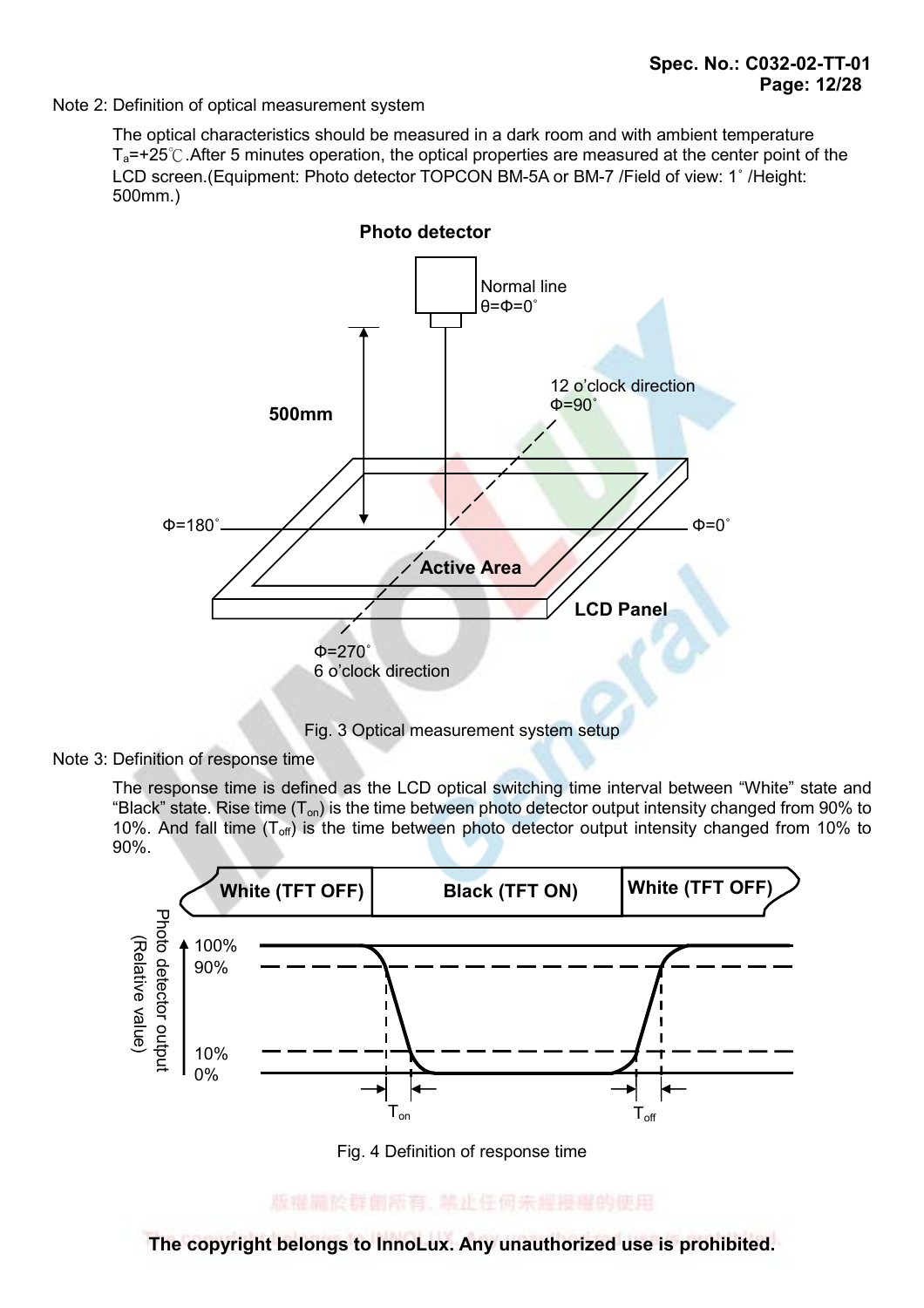Note 4: Definition of contrast ratio

Luminance measured when LCD on the " Black" state Contrast ratio  $(CR) =$  Luminance measured when LCD on the "White" state

Note 5: Definition of luminance

Measured at the center area of the panel when LCD panel is driven at "white" state.

Note 6: Definition of color chromaticity (CIE1931)

 Color coordinates measured at the center point of LCD when panel is driven at "White", "Red", "Green" and "Blue" state respectively.

Note 7: Definition of luminance uniformity

To test for uniformity, the tested area is divided into 3 rows and 3 columns. The measurement spot is placed at the center of each box.

Luminance Uniformity 
$$
(U_L) = \frac{L_{min}}{L_{max}}
$$

L-------Active area length W----- Active area width



Fig. 5 Definition of luminance uniformity

 $L_{\text{max}}$ : The measured maximum luminance of all measurement position.

 $L_{min}$ : The measured minimum luminance of all measurement position.

版權圖於群劇所有, 禁止任何未經授權的使用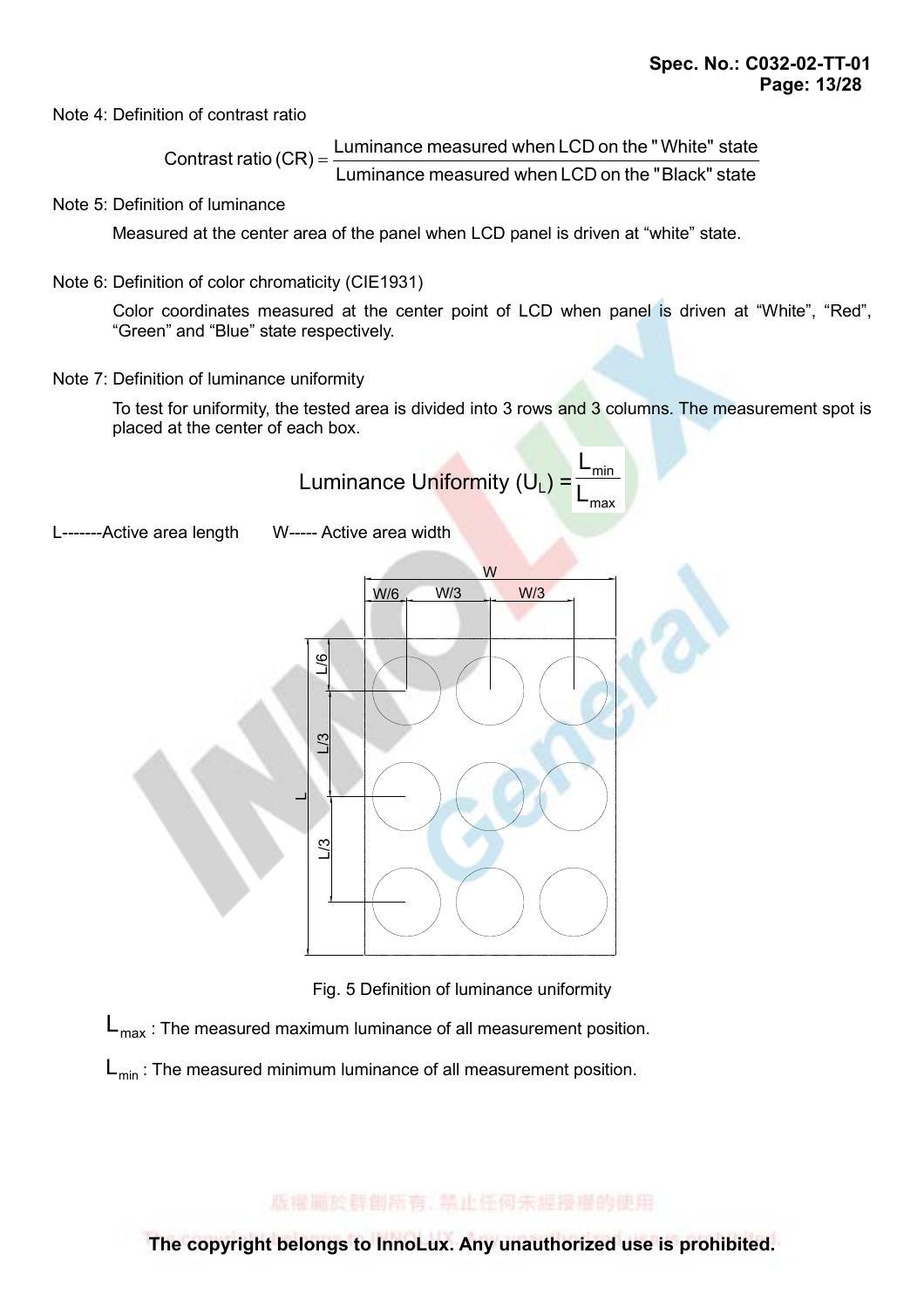#### Note 8: Definition of Flicker

 Flicker is the pattern usually used to describe the visual sensation produced by a rapidly varying light intensity. There should be no visible flicker in normal direction of the display when the following figure is loaded.



#### Note9: Definition of crosstalk

There should be no visible in normal direction of the display when the following figures are loaded.



版權圖於群劇所有, 禁止任何未經授權的使用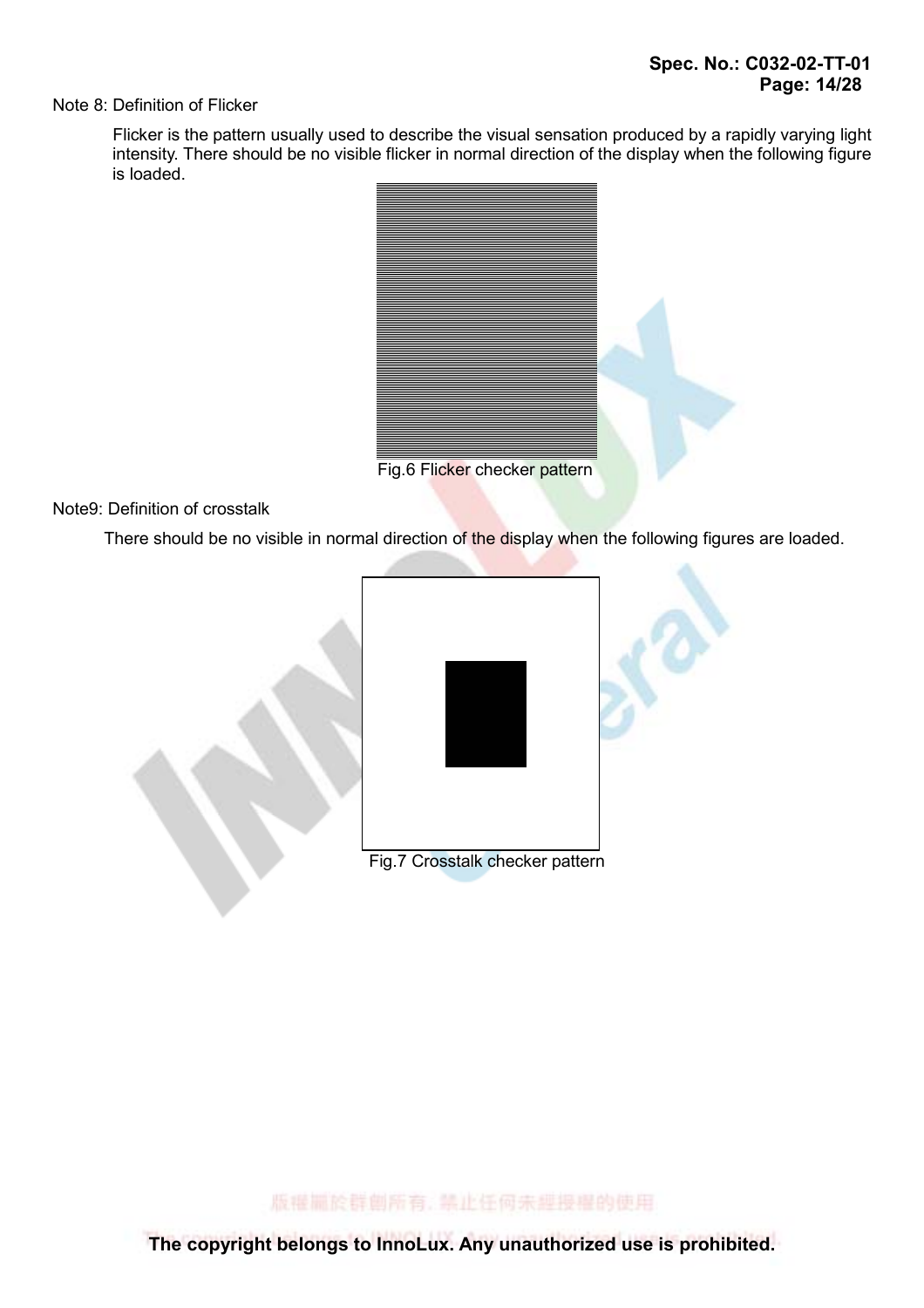# 6. Reliability Test Items

| <b>Test Items</b>                                 | <b>Test Conditions</b>                                                          | <b>Remark</b> |
|---------------------------------------------------|---------------------------------------------------------------------------------|---------------|
| <b>High Temperature Storage</b>                   | +80 $\degree$ C ±3 $\degree$ C for 240 hours                                    |               |
| Low Temperature Storage                           | $-30^{\circ}$ C $\pm 3^{\circ}$ C for 240 hours                                 |               |
| High temperature/humidity storage                 | +60° $C$ ±3° $C$ , 95%±3%RH for 240 hours                                       |               |
| <b>High Temperature Operation</b>                 | +70 $\degree$ C ±3 $\degree$ C for 240 hours                                    |               |
| Low Temperature Operation                         | $-20^{\circ}$ C $\pm 3^{\circ}$ C for 240 hours                                 |               |
| <b>High Temperature and Humidity</b><br>Operation | +55°C±3°C, 95%±3%RH max. for 240 hours                                          |               |
| <b>Thermal Shock</b>                              | -20~80°C (3 min/ 30min / 3 min / 30min)<br>10 cycle                             |               |
| <b>Vibration Test</b>                             | Amplitude 1.5mm, f=10 to 55 Hz,<br>2 hours each in the X, Y and Z direction     |               |
| Impact test                                       | Apply 1g for operation time 6ms,<br>3 times each in X, Y and Z direction        |               |
| Package Vibration-proof Test                      | 2g, f=10->55->10Hz<br>apply in each of X, Y, and Z direction for 30 min         |               |
| Package Drop Test                                 | Drop the packing from 75cm height,<br>3 times for 6-faces, 3-edges and 1-corner |               |
| Electro Static Discharge test                     | Air(330ohm, 150pF): +/-4KV, 3 times                                             |               |

Note1: During the display practical test under normal operation condition, there shall be no change, which may affect display function.

Note2: Before function check, the test sample requires 2 hours stored at room temperature.

 Before test the function of TP, the sample must be placed in room temperature for 24hrs after RA test.

版權圖於群劇所有, 禁止任何未經授權的使用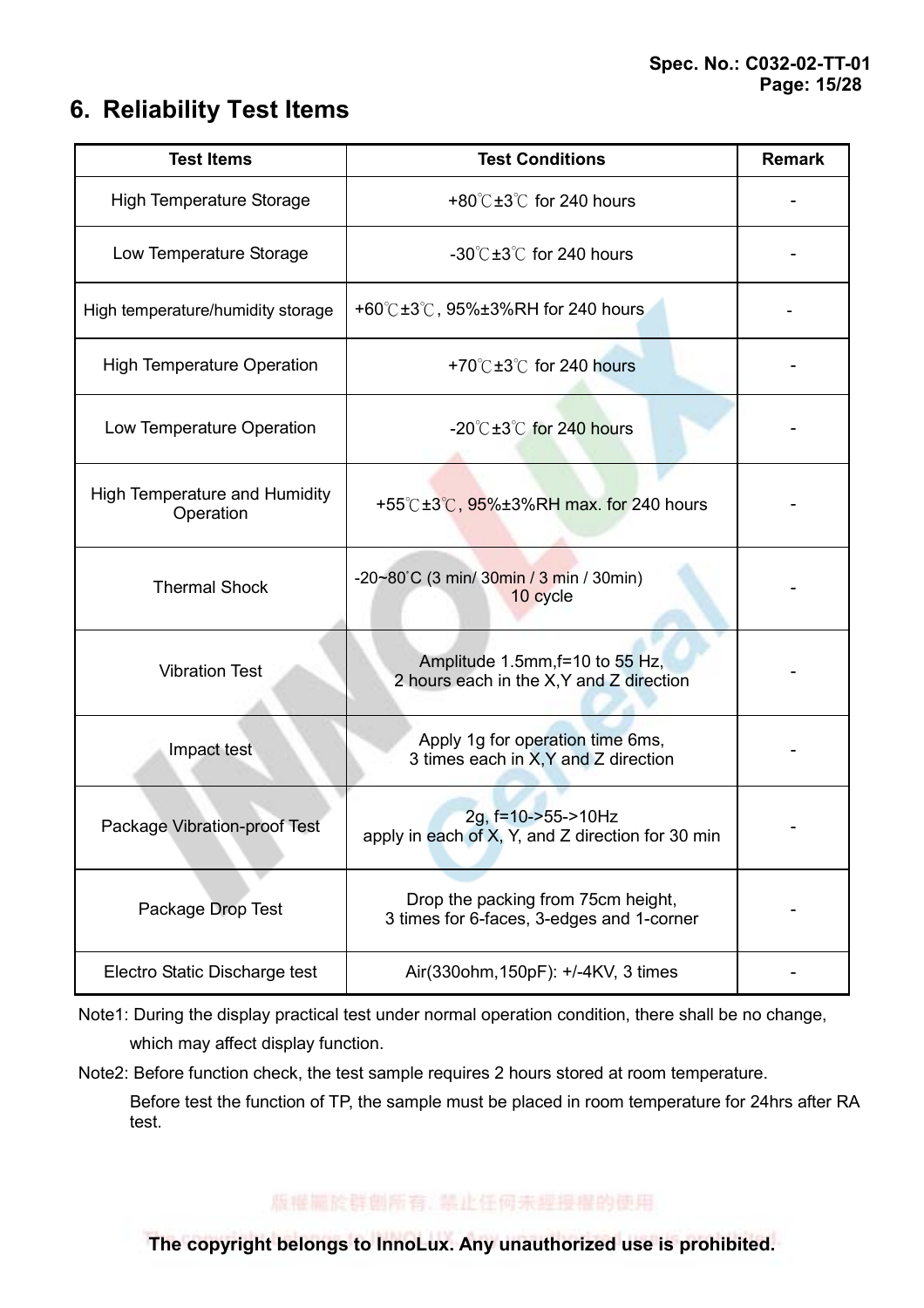# 7. Handling Precautions

## 7.1. Safety

7.1.1. The liquid crystal in the LCD is poisonous. **DO NOT** put it in your mouth. If the liquid crystal touches your skin or clothes, wash it off immediately using soap and water.

### 7.2. Handling

- 7.2.1. The LCD and touch panel is made of plate glass. **DO NOT** subject the panel to mechanical shock or to excessive force on its surface.
- 7.2.2. Do not handle the product by holding the flexible pattern portion in order to assure the reliability
- 7.2.3. Transparency is an important factor for the touch panel. Please wear clear finger sacks, gloves and mask to protect the touch panel from finger print or stain and also hold the portion outside the view area when handling the touch panel.
- 7.2.4. Provide a space so that the panel does not come into contact with other components.
- 7.2.5. To protect the product from external force, put a covering lens (acrylic board or similar board) and keep an appropriate gap between them.
- 7.2.6. Transparent electrodes may be disconnected if the panel is used under environmental conditions where dew condensation occurs.
- 7.2.7. Property of semiconductor devices may be affected when they are exposed to light, possibly resulting in IC malfunctions.
- 7.2.8. To prevent such IC malfunctions, your design and mounting layout shall be done in the way that the IC is not exposed to light in actual use.

### 7.3. Static Electricity

- 7.3.1. Ground soldering iron tips, tools and testers when they are in operation.
- 7.3.2. Ground your body when handling the products.
- 7.3.3. Power on the LCD module **BEFORE** applying the voltage to the input terminals.
- 7.3.4. DO NOT apply voltage which exceeds the absolute maximum rating.
- 7.3.5. Store the products in an anti-electrostatic bag or container.

### 7.4. Storage

- 7.4.1. Store the products in a dark place at  $+25^{\circ}$  c + 10  $\circ$  with low humidity (65%RH or less).
- 7.4.2. **DO NOT** store the products in an atmosphere containing organic solvents or corrosive gas.

### 7.5. Cleaning

- 7.5.1. **DO NOT** wipe the touch panel with dry cloth, as it may cause scratch.
- 7.5.2. Wipe off the stain on the product by using soft cloth moistened with ethanol. **DO Not** allow ethanol to get in between the upper film and the bottom glass. It may cause peeling issue or defective operation. Do not use any organic solvent or detergent other than ethanol.

### 版權圖於群創版有, 禁止任何未理授權的使用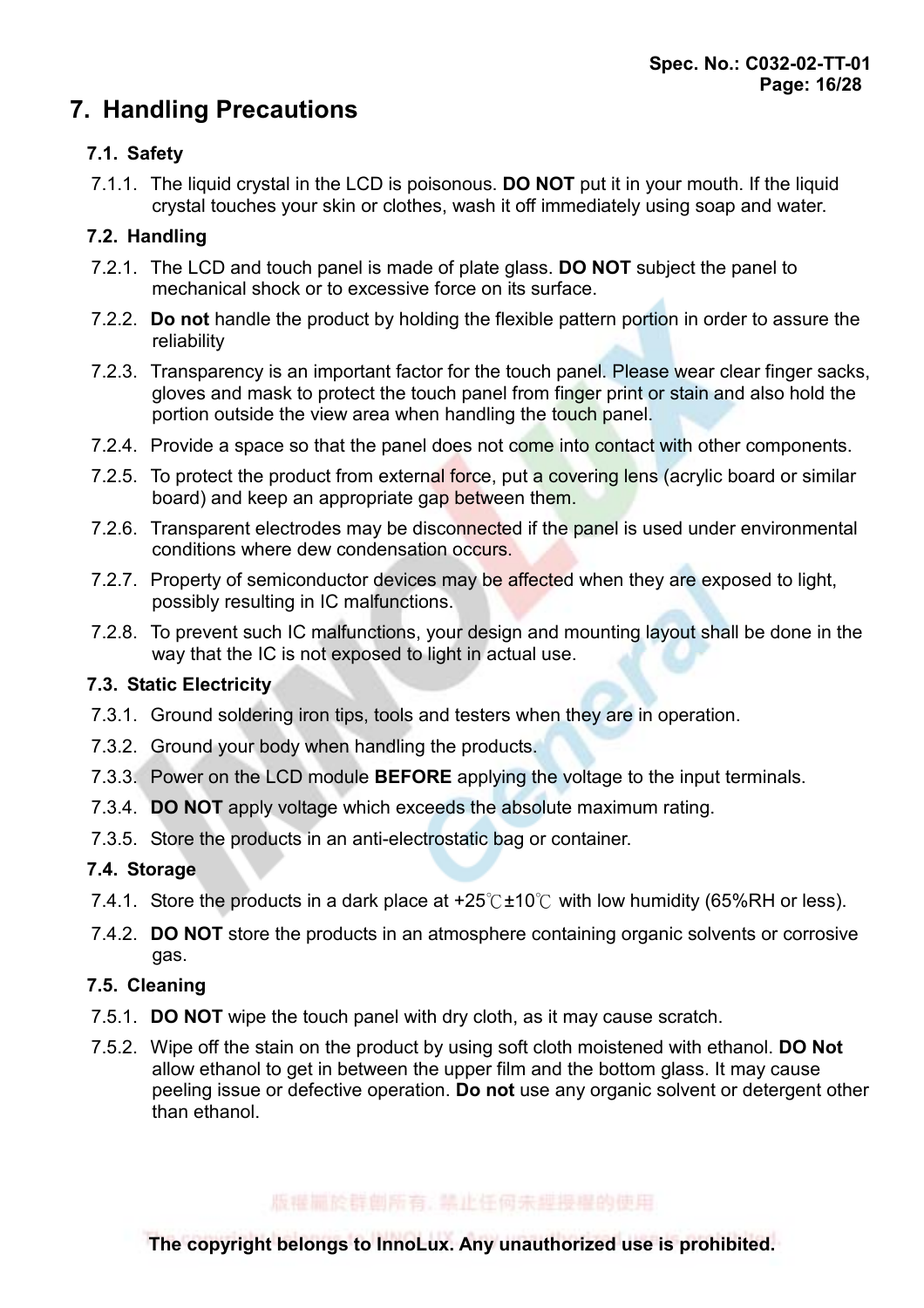

## 8. Mechanical Drawing

The copyright belongs to InnoLux. Any unauthorized use is prohibited.

### Spec. No.: C032-02-TT-01 Page: 17/28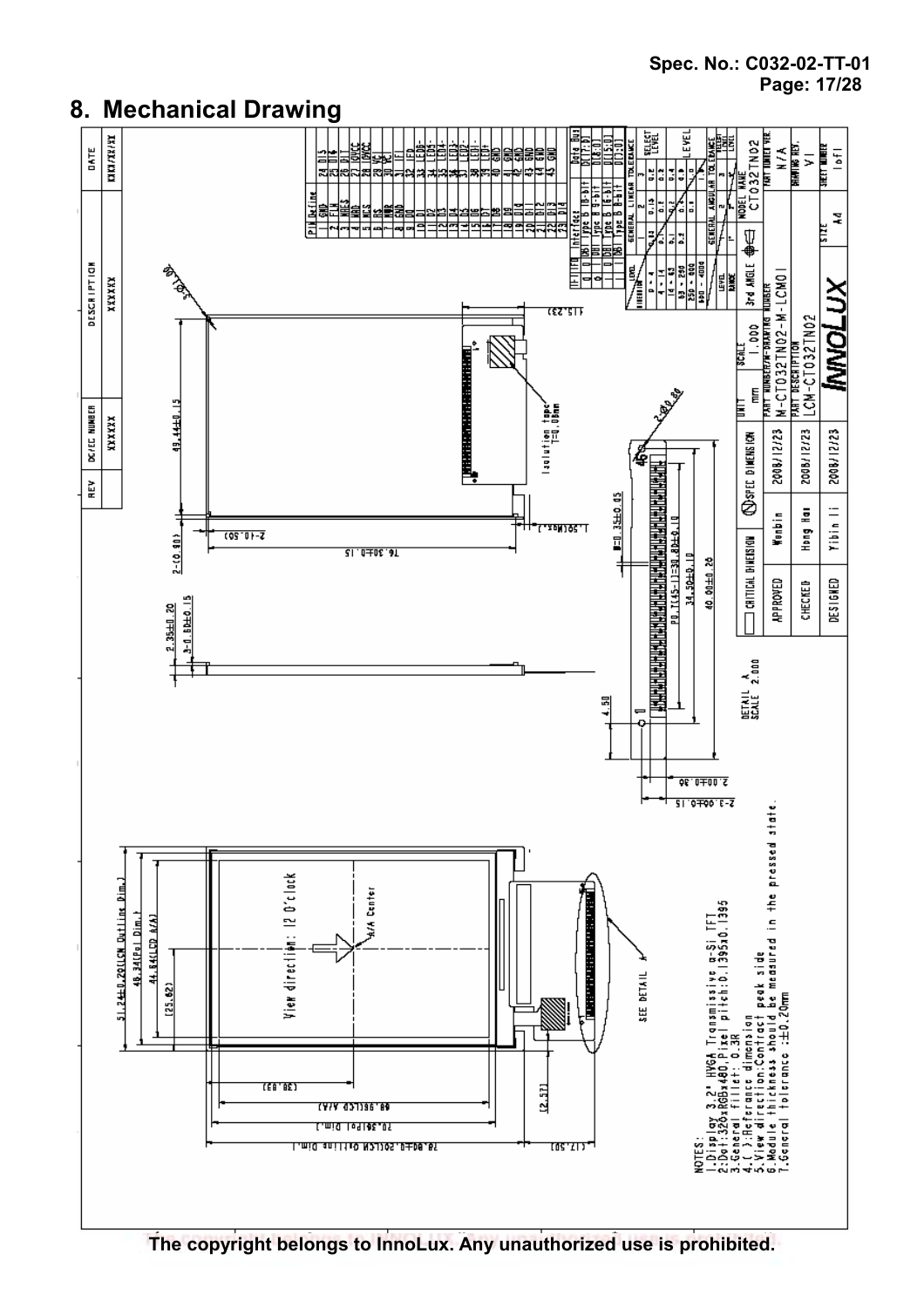# 10. Package Drawing

TBD



版權圖於群創所有, 禁止任何未經授權的使用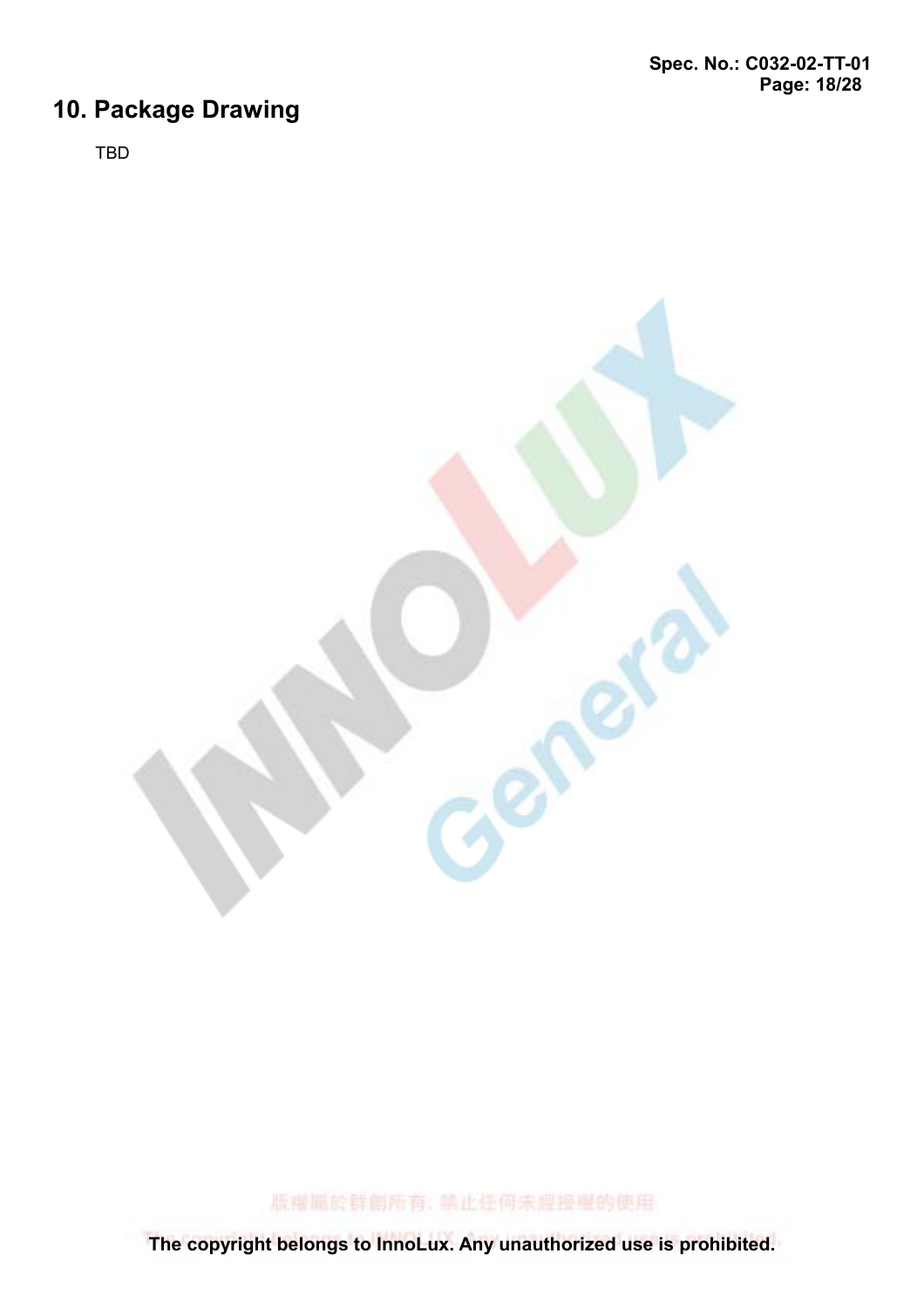# 11. Cosmetic Specification

## 11.1. INCOMING INSPECTION

Both parties agree that the inspection specifications of TFT-LCD Modules (hereinafter known as "Modules") stipulated hereunder is the only and final standard applicable in the process of inspection. InnoLux shall be under no liability or obligation (including incidental loss, products liability or other consequential loss) whatsoever for any defect in quality or performance or shortage in quantity of the Modules that have passed such inspection.

### 11.2. LIABILITY

### 11.2.1 INSPECTION DEADLINE

The Customer should inspect the Modules either at the Delivery Point or within twenty (20) calendar days after arrival at the Delivery Destination.

### 11.2.2 NOTIFICATION OF REJECTION

The Customer may reject one or more defective or non-conforming Modules if the Modules fail to meet the AQL (Acceptable Quality Level) and pass the inspection. In that case, the customer should notify InnoLux of the rejection by either documents or mail within in five (5) business days from the date of reception of the Modules. Otherwise, the Modules shall be deemed to have met the AQL and passed the inspection.

### 11.3. INSPECTION SPECIFICATIONS

Both parties agree that the inspection shall contain and follow the inspection specifications stipulated in the Inspection Specifications (see attachment), including:

20

 Scope Sampling Plan Panel Inspection Condition Display Quality Mechanics Specifications Notification for Storage Handling

## 11.4 LIMITED WARRANTY

InnoLux represents and warrants that all Modules shall (i) conform to the specifications set hereunder, and (ii) be free from any defects in material and workmanship for twelve (12) months after the Customer's acceptance or deemed acceptance. InnoLux will replace, rework or refund the Customer for the defective or non-conforming Modules at InnoLux's option, provided that the Customer (i) promptly informs InnoLux of the defects or non-conformities within the warranty period, (ii) complies with the specifications and conditions hereunder, and (iii) complies with InnoLux's procedure for Modules replacement, reworking and/or return. The warranty period for the Modules replaced or reworked shall be the remaining term for such Modules.

11.5 THE WARRANTIES AND REMEDIES SET FORTH ABOVE ARE EXCLUSIVE AND IN LIEU OF ALL OTHER WARRANTIES, TERMS OR CONDITIONS, EXPRESS OR IMPLIED, EITHER IN FACT OR BY OPERATION OF LAW, STATUTORY OR OTHERWISE, INCLUDING WARRANTIES OR CONDITIONS OF MERCHANTABILITY AND FITNESS FOR A PARTICULAR PURPOSE, ALL OF WHICH ARE EXPRESSLY DISCLAIMED. INNOLUX'S WARRANTIES HEREIN APPLY ONLY TO THE CUSTOMER AND ARE NOT TO BE EXTENDED TO ANY THIRD PARTY.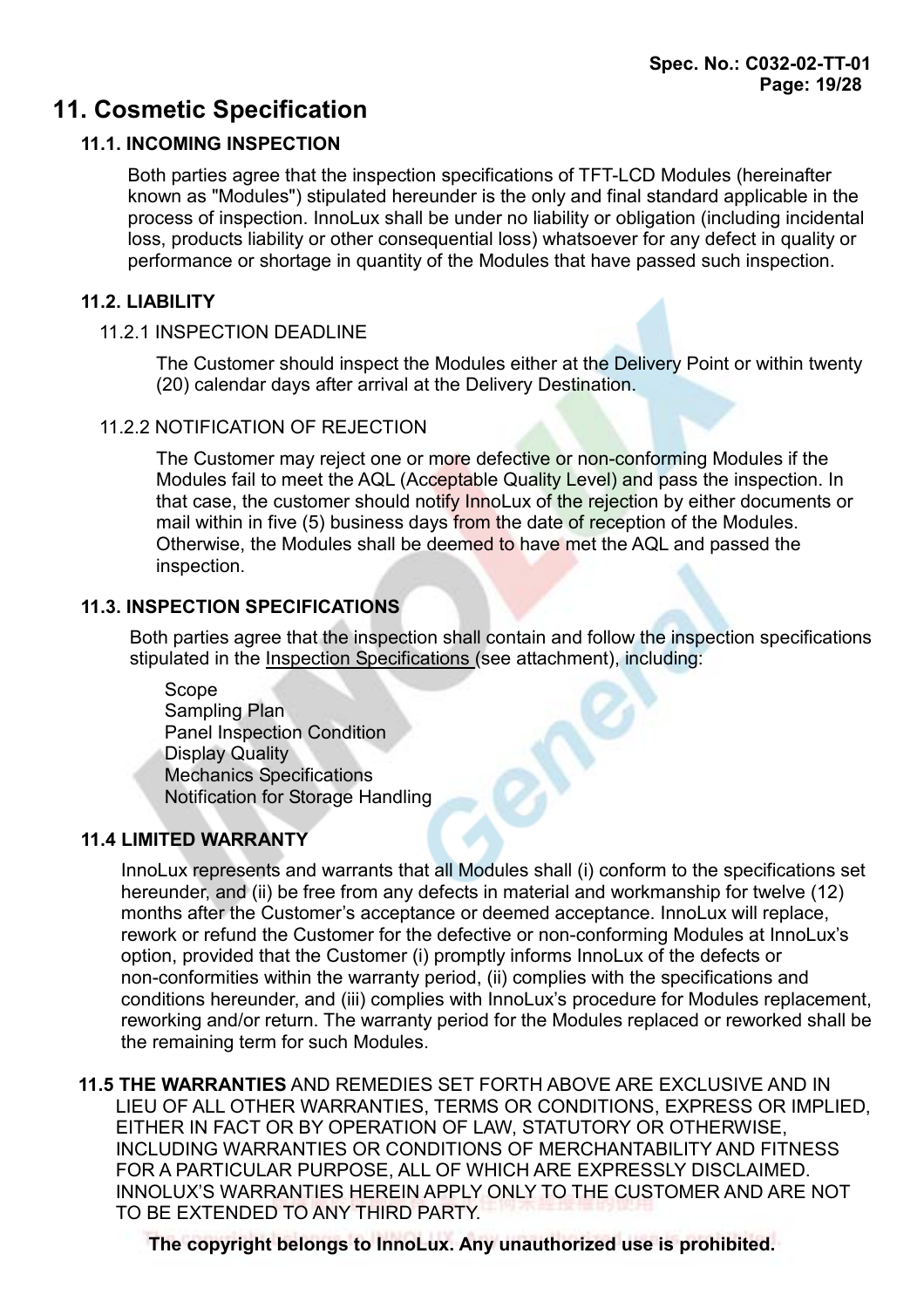### 11.6 GOVERNING LAW

This Agreement shall be governed and construed in accordance with the laws of the Republic of China. Both parties agree to submit any dispute, which cannot be amicably resolved, to Taipei District Court for the first instance.

### 11.7 INSPECTION SPECIFICATIONS EXPAND

11.7.1 SCOPE

Specifications contain

- **Display Quality Evaluation**
- **•** Mechanics Specification

#### 11.7.2 AMPLING PLAN

Unless there is other agreement , sampling plan for incoming inspection should follow MIL-STD-105E.

- 11.7.2.1 Lot size: Quantity per shipment as one lot (different model as different lot .)
- 11.7.2.2 Sampling type: Normal inspection, single sampling.
- 11.7.2.3 Sampling level: Level II.
- 11.7.2.4 AQL: Acceptable Quality Level

Major defect: AQL=0.4% Minor defect: AQL=0.65%.

### 11.7.3 PANEL INSPECTION CONDITION

11.7.3.1 Environment:

Room Temperature: 23±3°C. Humidity: 55±5% RH. Illumination: 800~1200Lux.

11.7.3.2 Inspection Distance

35±5 cm from the inspector to the module.

11.7.3.3 Inspection Angle

The vision of inspector should be perpendicular to the surface of the module.

### 11.7.4 DISPLAY QUALITY

11.7.4.1 Function Related:

The function defects such as line defect, abnormal display, no display are considered as the major defects. (N:不良缺陷的數目; d:缺陷相互距離; D:點狀不良的直徑; L:線狀不良的長度; W:線狀不良的寬度.)

### 版權圖於群創版有, 禁止任何未理授權的使用。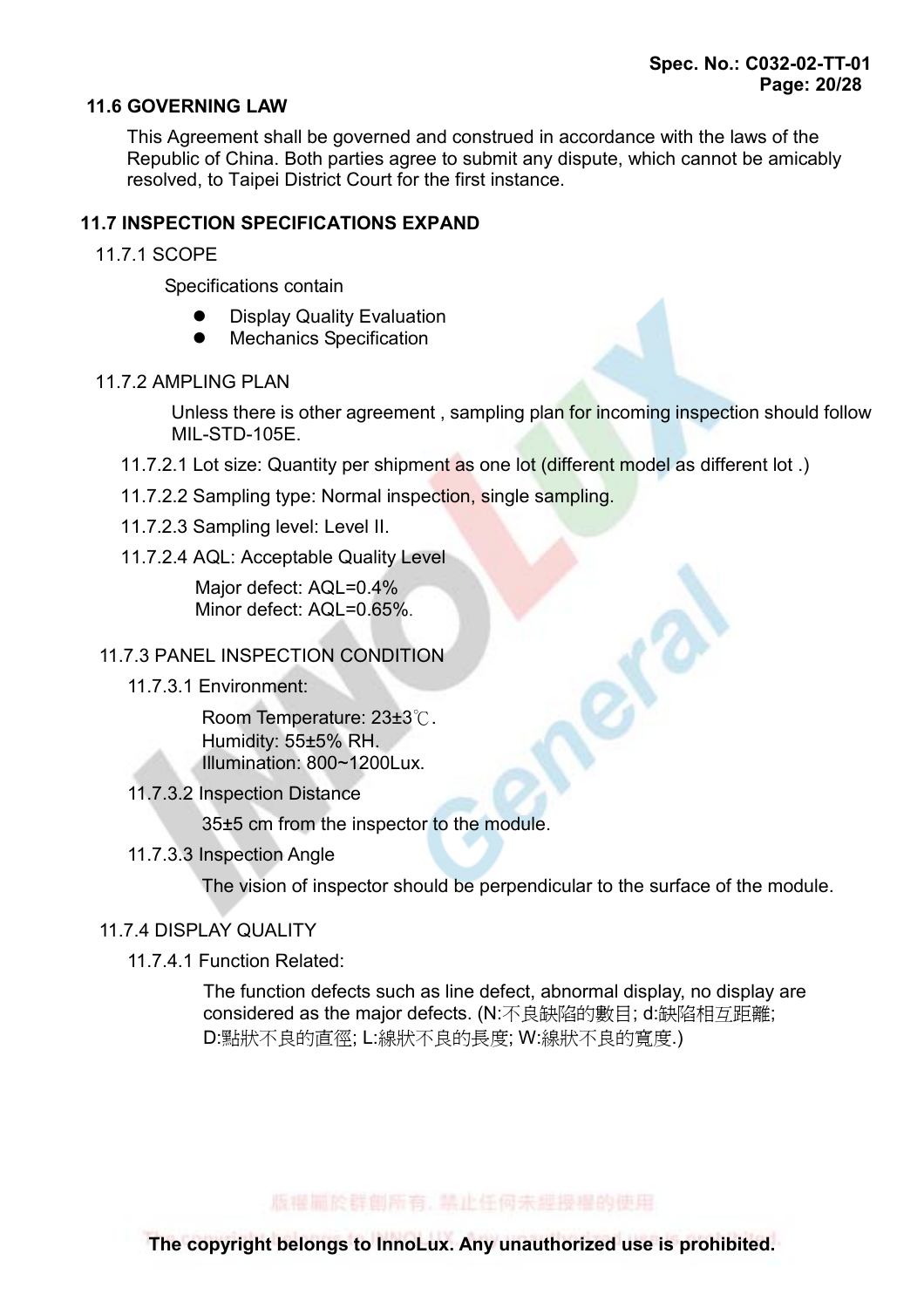### 11.7.4.2 Bright/Dark Dots

| Defect Type                       | <b>Specification</b> | <b>Major</b> | <b>Minor</b> |
|-----------------------------------|----------------------|--------------|--------------|
| <b>Bright Dots</b>                | $N \le 0$            |              |              |
| Dark Dots                         | $N \le 2$            |              |              |
| <b>Total Bright and Dark Dots</b> | $N \le 2$            |              |              |
| Distance between defect dots      | $d>=10$ mm           |              |              |
| Distance between dark dots        | $d = 10$ mm          |              |              |

Note 1: Dot defect is defined as the defective area of the dot area is larger than 50% of the dot area.

### 11.7.4.3 Pixel Definition

| D. |  | <b>SSBRGBIR</b>                             |  |   | Dot Defective                 |
|----|--|---------------------------------------------|--|---|-------------------------------|
|    |  | $R G B R$ $\frac{1}{16}$ $B$ $\frac{1}{16}$ |  |   | Defective Pixel               |
|    |  | $R \,   \, G$ $\equiv R \,   \, G$          |  | B | Defective Adjacent Sub-Pixels |
|    |  |                                             |  |   | Defective Adjacent Pixels     |

Note: In cases where partial sub-pixel or pixel defects exceed 50% of the affected sub-pixel or pixel area, it will be counted as 1 defect.

### 11.7.4.4 Visual Inspection specification

| 項目                                                  | 規格                                                                                  |           | 備註 |
|-----------------------------------------------------|-------------------------------------------------------------------------------------|-----------|----|
| 1.點缺陷(點狀): 包括 LCD 的 D <= 0.1 mm<br>贓污, 白點, 刺傷, 异物等. |                                                                                     | Ignored   |    |
| $D=(X+Y)/2$                                         | $0.1$ mm < D <= 0.2mm, N <= 2                                                       | OK        |    |
|                                                     | $D > 0.2$ mm                                                                        | <b>NG</b> |    |
|                                                     | $W = 0.02$ mm                                                                       | Ignored   |    |
| 2.線缺陷(線狀): 包括 LCD 的<br>線狀异物,刮傷等.                    | L<=2.0mm & 0.02mm <w<=0.03mm,n<=1 ok< td=""><td></td><td></td></w<=0.03mm,n<=1 ok<> |           |    |
| – W                                                 | L<=1.0mm & 0.03mm <w<=0.05mm,n<=1 ok< td=""><td></td><td></td></w<=0.05mm,n<=1 ok<> |           |    |
|                                                     | W>0.05mm                                                                            | <b>NG</b> |    |
|                                                     | (1)FPC 尺寸及其器件偏位超出圖紙要求                                                               | <b>NG</b> |    |
|                                                     | (2)FPC 表面刮傷&刺傷, 露銅                                                                  | <b>NG</b> |    |
|                                                     | (3)FPC 贓污: 金手指位置                                                                    | <b>NG</b> |    |
|                                                     | 其他位置可擦查的                                                                            | <b>OK</b> |    |
| 3.FPC 部分                                            | 贓污爲粘膠                                                                               | <b>NG</b> |    |
|                                                     | (4)FPC 金手指氧化,破損                                                                     | <b>NG</b> |    |
|                                                     | (5)FPC 少器件, 分層, 損壞, 沾錫,<br>補強板剝離.                                                   | <b>NG</b> |    |
|                                                     | (6)氣泡,位置在非線路區域的                                                                     | OK        |    |
|                                                     | (7)FPC 出現死折,引線斷裂                                                                    | <b>NG</b> |    |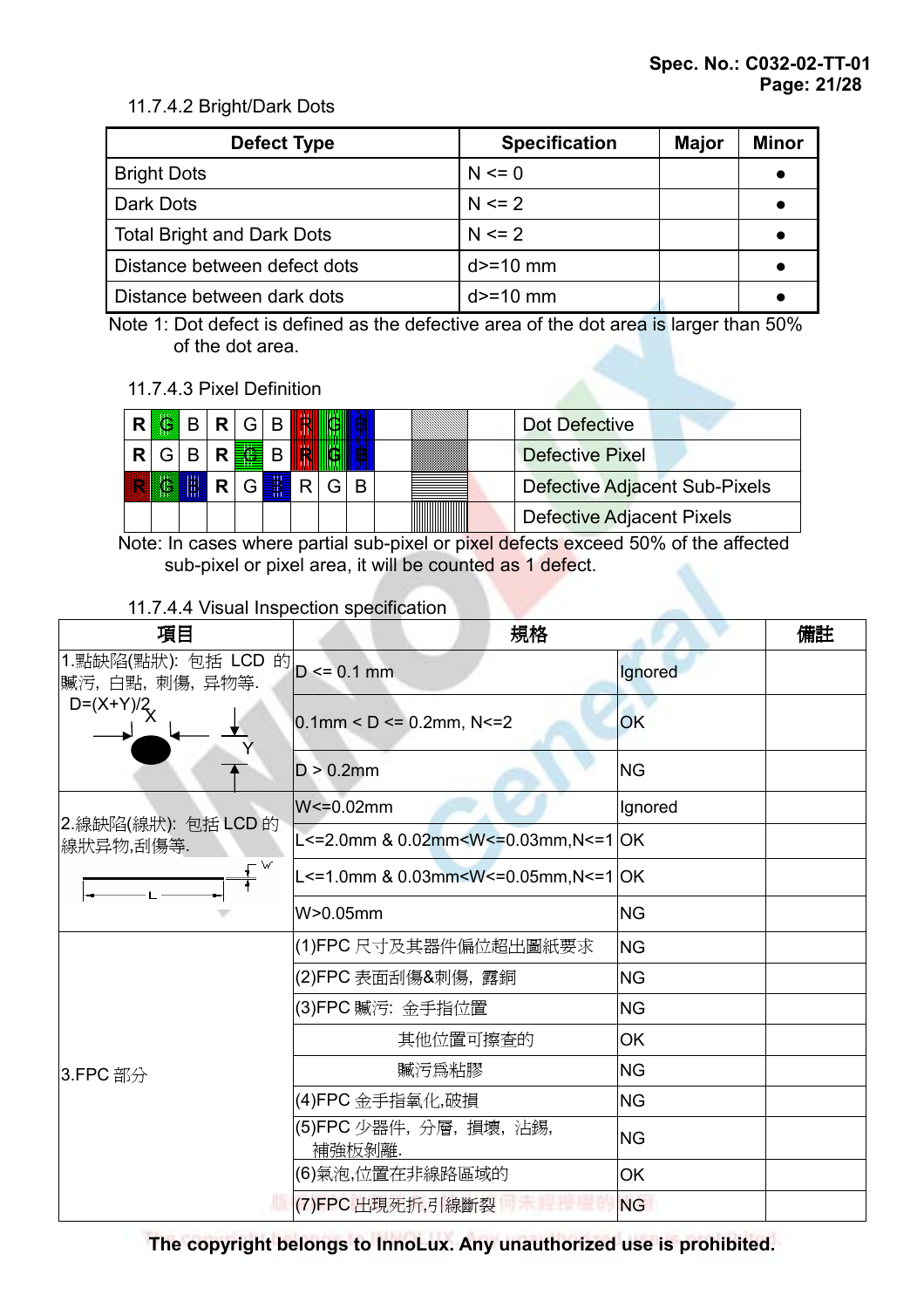## Spec. No.: C032-02-TT-01

| Page: 22/28 |
|-------------|
|-------------|

|                       | (1)偏移,不超出玻璃邊緣,不可進入視區<br>(active area)       | OK                        |  |
|-----------------------|---------------------------------------------|---------------------------|--|
|                       | (2)贓污                                       | <b>NG</b>                 |  |
|                       | (3)偏光片損傷, 异物                                | 按照 LCD 點,線缺<br>陷判斷(第1,2點) |  |
| 4.偏光片                 | (4)保護膜翹起,超出該邊長度的 1/4.                       | <b>NG</b>                 |  |
|                       | D<0.20mm<br>(5)氣泡                           | <b>OK</b>                 |  |
|                       | $0.20$ <= D < 0.50 mm, N <= 2               | <b>OK</b>                 |  |
|                       | $D > 0.50$ mm                               | <b>NG</b>                 |  |
|                       | 若貼片雜質造成的氣泡按 LCD 點缺陷判斷<br>(第1點)              |                           |  |
| 5.LCD 氣泡(active area) | 眼睛不可視                                       | <b>OK</b>                 |  |
|                       | (1)刮傷無手感,且鍍層未破損                             | OK                        |  |
| 6. 鐵框                 | (2)變形,生鏽,氧化,脫落及尺寸超圖紙規格                      | <b>NG</b>                 |  |
|                       | (1)膠框突起,若進入視區(AA 區)                         | <b>NG</b>                 |  |
|                       | (2)膠框變形,形變寬度超出膠框寬度 1/4                      | <b>NG</b>                 |  |
| 7.膠框                  | (3)膠框氣泡,出現連貫或密集氣泡<br>氣泡區寬度超出膠框寬度 1/3        | <b>NG</b>                 |  |
|                       | (4)膠框斷裂                                     | <b>NG</b>                 |  |
|                       | (1)IC 邊角出現破損;IC 無遮光膠帶                       | <b>NG</b>                 |  |
| 8.IC                  | (2)ACF 邊緣必須超出 IC 邊緣 1mm 以上,<br>(單邊 0.5mm)   | OK                        |  |
|                       | (3)封膠超出偏光片高度,溢出玻璃邊                          | <b>NG</b>                 |  |
|                       | (4)膠水未完全覆蓋 ITO 線路                           | <b>NG</b>                 |  |
|                       | (1)背光分層                                     |                           |  |
|                       | (2)背光不均,色坐標偏移,亮度偏差,LED 燈 一般不允許,特殊情<br>顏色不均. | 況參考限度樣本.                  |  |
| 9.B/L                 | (3)背光贓污,                                    | 按照 LCD 點,線缺<br>陷判斷(第1,2點) |  |
|                       | (4)背光翹起, 變形, 尺寸不符,                          | <b>NG</b>                 |  |
|                       | (5)背光卡口變形, 斷裂; 背光定位柱偏移,<br>斷裂.              | 影響裝配不允許.                  |  |
| 10.崩角                 | (1)引線腳上的 ITO 走線正面上.                         | <b>NG</b>                 |  |

版權圖於群創所有, 禁止任何未經授權的使用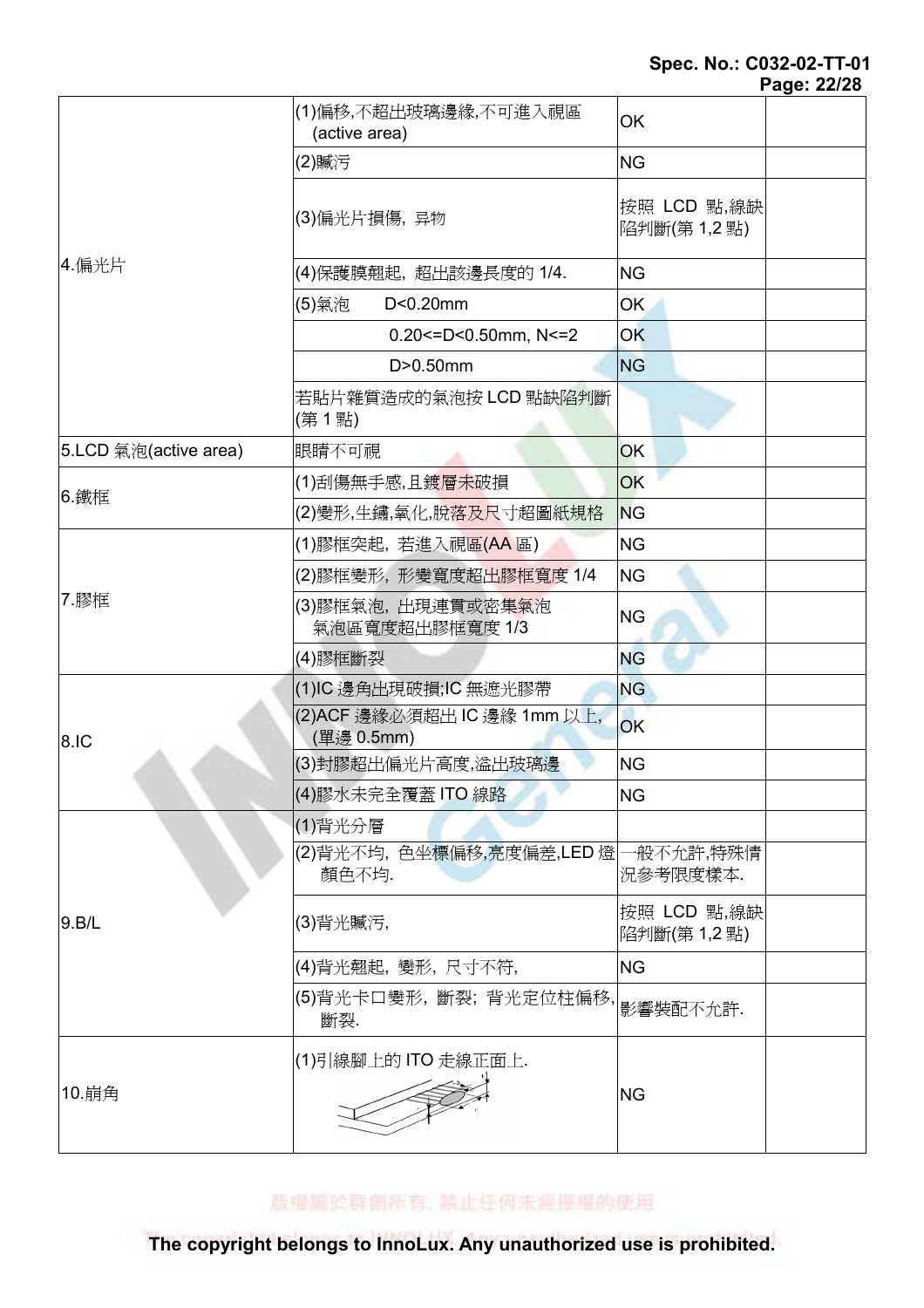#### Spec. No.: C032-02-TT-01 Page: 23/28

|       |                                                            | r ay <del>o</del> . <i>z</i> u/zo |
|-------|------------------------------------------------------------|-----------------------------------|
|       | (2)非引線腳 ITO 面.<br>a<=t, b*c<2mm2(t 表示玻璃整體厚度)               | OK                                |
|       | (3)轉角位置.<br>a<=t, b*c<2mm <sup>2</sup> 同時不允許進入膠框<br>(t 同上) | <b>OK</b>                         |
|       | (1)元件虛焊                                                    | <b>NG</b>                         |
|       | (2)無噴碼,噴碼錯誤,噴碼模糊.                                          | <b>NG</b>                         |
| 11.其他 | (3)包裝混料少料,包裝破損贓污等.                                         | <b>NG</b>                         |
|       | (4)LCD 有裂紋,破裂,露液晶等                                         | <b>NG</b>                         |
|       | (5) Panel 磨邊/切割不良,                                         | 按圖紙要求.                            |

Note: Extraneous substance and scratch do not affect the display of image, for instance, the extraneous substance under polarizer film but outside the display area, scratch on metal bezel and backlight module or pola.

### 11.7.4.5 Function Inspection specification

| 項目        | 規格                       |           | 備註 |
|-----------|--------------------------|-----------|----|
| 1.缺划(線缺陷) | 屏幕出現部分不顯示                | <b>NG</b> |    |
| 2.短路      | 出現部分多顯示或不顯示              | <b>NG</b> |    |
| 3.無畫面     | LCM 單體無測試畫面              | <b>NG</b> |    |
| 4.無背光     | 黑屏                       | <b>NG</b> |    |
| 5.殘影      | 在切換畫面過程中,在下一畫面出現上一畫面的影像. | <b>NG</b> |    |
| 6.顯示不均    | 局部位置對比度出現顯示深/淺不一致的現象.    | 可按照限度樣本   |    |
|           | 7.顯示條紋(Mura) 在全顯示狀態,出現斜紋 | 可按照限度樣本   |    |
| 8.顯示模糊    | 顯示不清晰                    | ING       |    |
| 9.顯示點缺陷   | 顯示出現亮暗點等缺陷               | 按照外觀點缺陷.  |    |
| 10.大電流    | 功耗超出規格要求.                | ΙNG       |    |

版權圖於群劇所有, 禁止任何未經授權的使用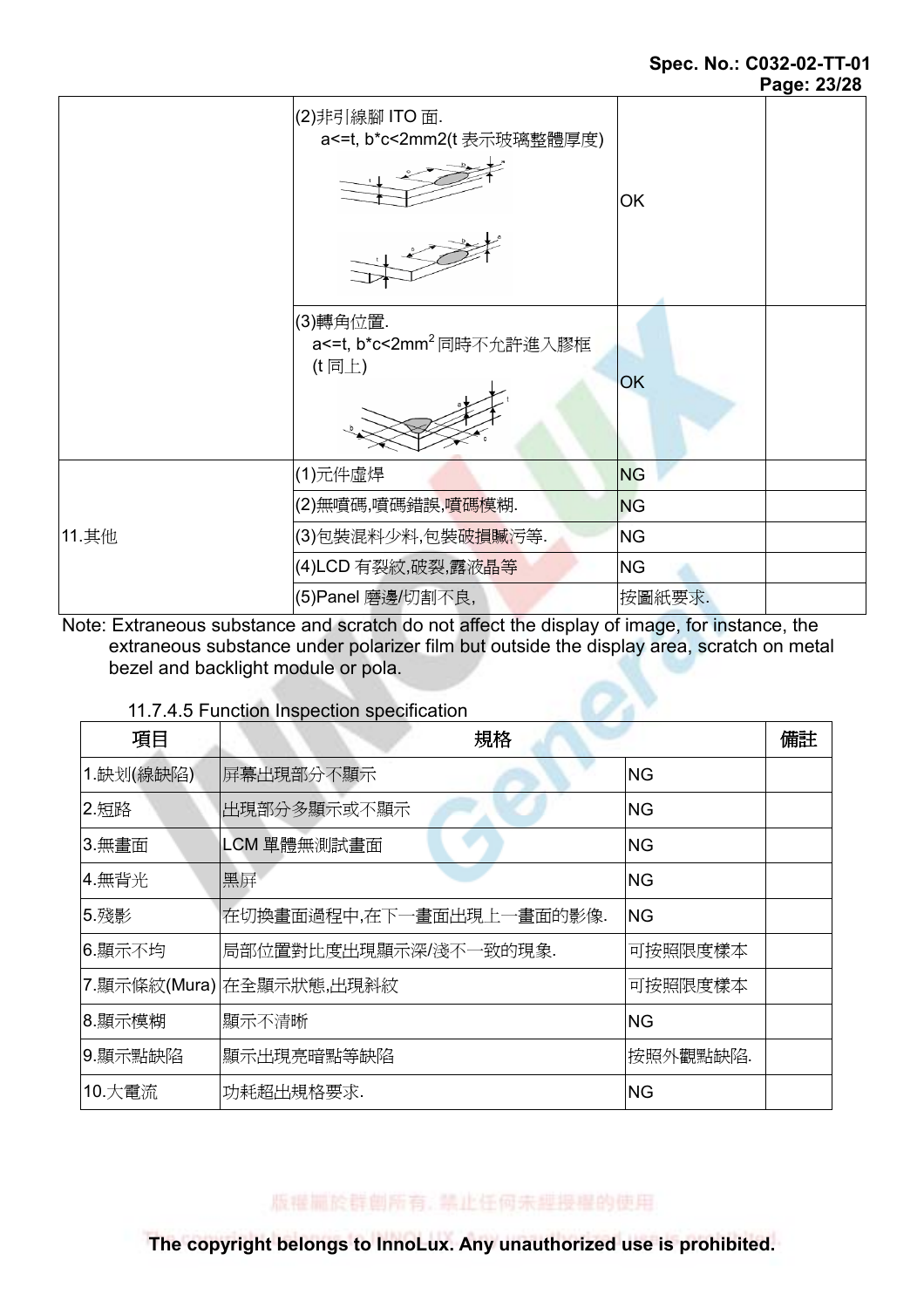11.7.4.6 Touch Panel Visual Inspection specification

|    | 項目                                                           | 規格                                                                              |             | 備註 |
|----|--------------------------------------------------------------|---------------------------------------------------------------------------------|-------------|----|
| ΤP | TP 測試                                                        | TP 功能測試不良                                                                       | <b>NG</b>   |    |
|    |                                                              | $W<=0.03$ mm                                                                    | OK          |    |
|    | TP 异物(線狀)                                                    | 0.03mm <w<=0.05mm &<br="">L&lt;=5mm &amp; N&lt;=2</w<=0.05mm>                   | OK          |    |
|    |                                                              | W>0.05mm or L>5mm.                                                              | <b>NG</b>   |    |
|    | TP 异物(點狀)<br>$D=(X+Y)/2$                                     | $D < = 0.15$ mm                                                                 | OK          |    |
|    | $\frac{X}{2}$                                                | $0.15$ mm <d<=0.25mm &<br=""><math>N &lt; = 2, d &gt; = 10</math>mm</d<=0.25mm> | OK          |    |
|    |                                                              | $D > 0.25$ mm                                                                   | <b>NG</b>   |    |
|    | TP film 材鼓起<br>0.4mm gauge<br>$0.4$ mm<br><b>Touch Panel</b> | 高度<=0.4mm                                                                       | OK          |    |
|    | TP 表面 Film 材偏移                                               | 超出 TP 外緣小于 0.1mm                                                                | OK          |    |
|    | 牛頓環                                                          | 規則(橢圓或圓形):面積不超過<br>TP 區域的 1/3.<br>规律形                                           | ОK          |    |
|    |                                                              | 不規則形狀:面積不超過TP區域<br>的 1/2.<br>非规律形                                               | OK          |    |
|    | 贓污                                                           | TP 贓污                                                                           | 可按照限度<br>樣本 |    |
|    | 刮傷                                                           | TP 表面刮傷                                                                         | 可按照限度<br>樣本 |    |
|    | 延伸性裂痕                                                        | 延伸性裂痕                                                                           | <b>NG</b>   |    |

版權圖於群創所有, 禁止任何未經授權的使用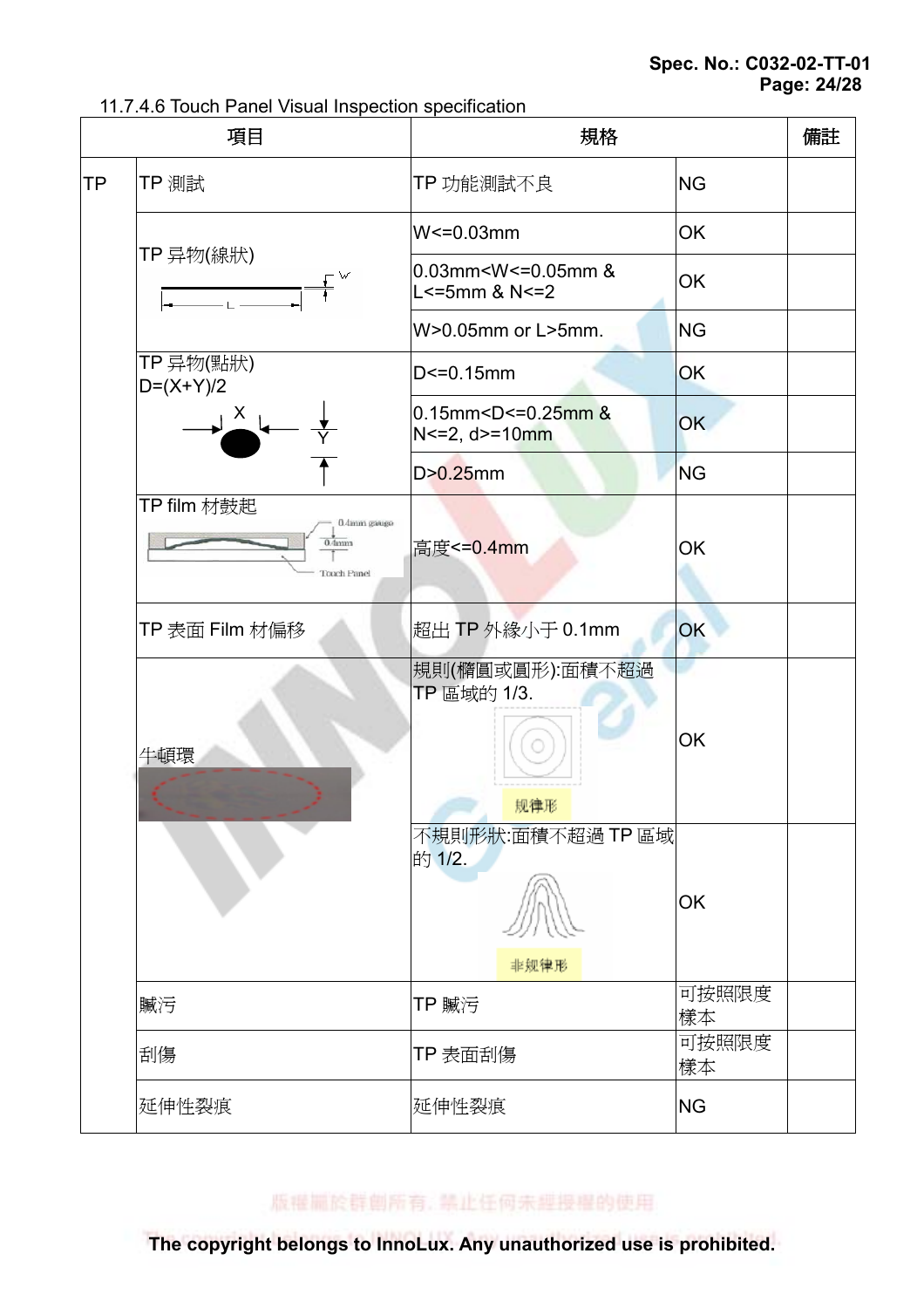#### Spec. No.: C032-02-TT-01 Page: 25/28

|                                                                 |                                                           | uyu. <i>Lu</i> ız |
|-----------------------------------------------------------------|-----------------------------------------------------------|-------------------|
| 崩邊崩角在TB區<br><b>PALA</b> Center<br>▸┝┥<br><b>TA</b><br><b>TB</b> | 傷及銀色線路                                                    | <b>NG</b>         |
|                                                                 | 不傷及銀色線路                                                   | <b>OK</b>         |
| 崩角在TA 區                                                         | $a$ <= 1.5 mm $H$ c <= 3.0 mm                             | <b>OK</b>         |
| 崩邊在 TA 區                                                        | $a$ <= 1.0 mm $H$ b <= 5.0 mm                             | OK                |
|                                                                 | $a$ <= 1.5mm $H$ b <= 3.0mm                               | OK                |
| TP 背膠:<br>(a) 异物(線狀)                                            | 距離 TP 銀膠內緣 0.5mm 以內                                       | lgnored           |
|                                                                 | 其他                                                        | 以TP 异物計           |
| (b) 异物(點狀)                                                      | (1)ICON 區域                                                | 以TP 异物計           |
|                                                                 | (2)非 ICON 區域:<br>距離 TP 銀膠內緣 0.5mm 以內                      | <b>Ignored</b>    |
|                                                                 | $D < = 0.15$ mm                                           | Ignored           |
|                                                                 | $0.15$ mm < $D$ <= $0.3$ mm<br>$&N \leq 2, d \geq 10$ mm. | <b>OK</b>         |
|                                                                 | $D > 0.3$ mm                                              | <b>NG</b>         |

## 11.7.5. MECHANICS SPECIFICATION

As for the outside dimension, weight of the modules, please refer to product specification for more details.

## 11.7.6. NOTIFICATION FOR STORAGE AND HANDLING

### 11.7.6.1 Storage

11.7.6.1.1 Environment condition must be within the product specification, otherwise module might be damaged.

11.7.6.1.2 Pile of stacking should follow the advice from InnoLux.

### 11.7.6.2 Handling

11.7.6.2.1 Twist or Bending is not allowed for the module.

11.7.6.2.2 All chemicals are not fit for use unless there is advice from InnoLux.